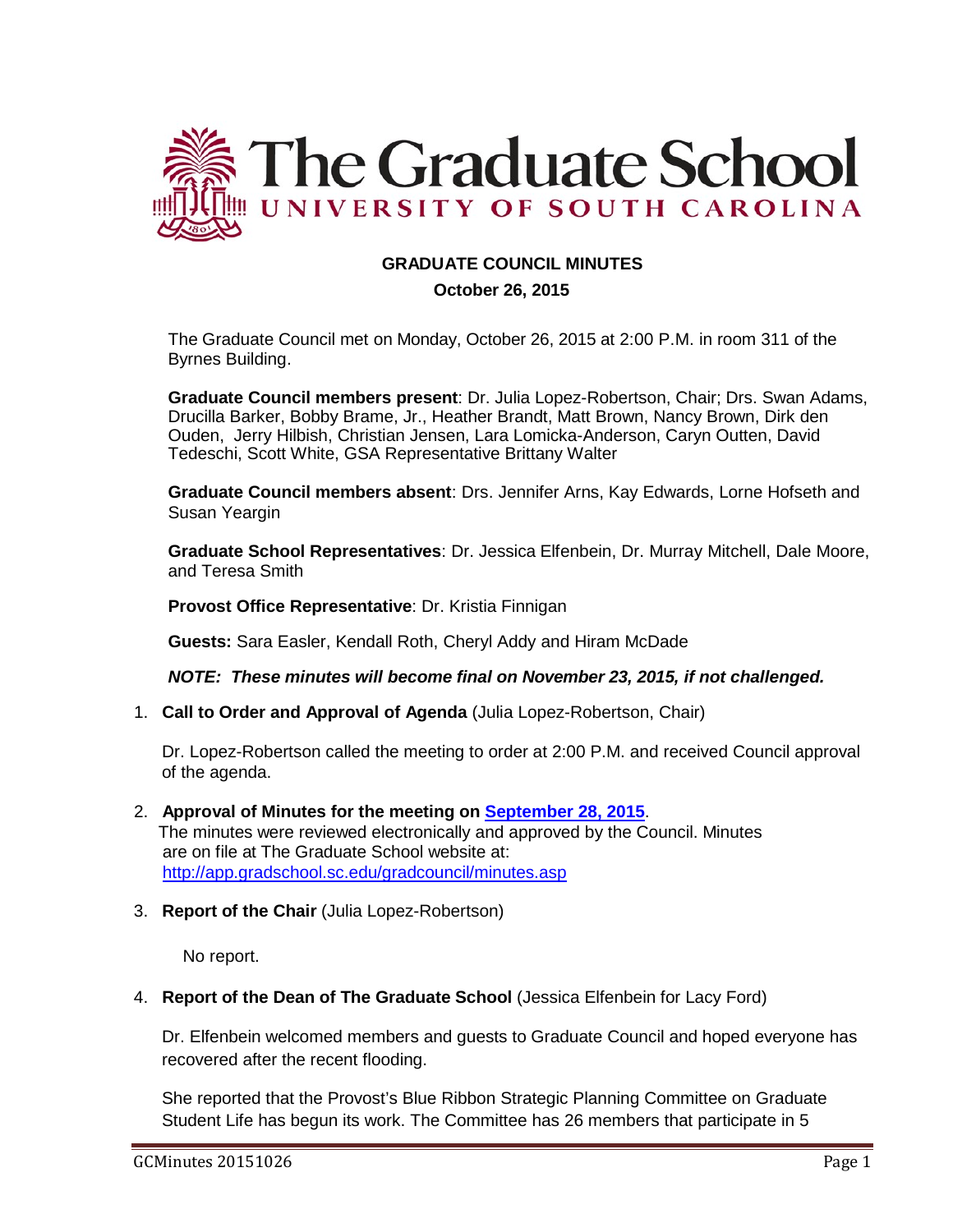subcommittees. Nathan Strong, Director for Organizational/Professional Development for the Division of Human Resources, facilitates the strategic planning process. The 5 subcommittees are: Graduate Student Life, the Financial Landscape of Graduate Student Life, Collaboration and Interdisciplary, Masters Level Education and Doctoral Level Education. The Provost has charged each subcommittee with generating one strategic, cost efficient idea to enhance Graduate Student Life at the University of South Carolina. The Committee is comprised of Graduate faculty, graduate students and Graduate School staff. The goal is to present a final report to the Provost and the President by mid-Spring. Several Deans from peer and peer aspirant institutions will be on campus to benchmark proposed ideas. The hope is that there will be implementable strategic ideas to enhance graduate student life at USC. She asked if any Council members have ideas and would like to be placed on a subcommittee to contact her at [JessicaE@mailbox.sc.edu.](mailto:JessicaE@mailbox.sc.edu)

# 5. **Report of the Associate Dean / Secretary of the Graduate Council** (Murray Mitchell)

In support of the Financial Landscape Subcommittee, Dr. Mitchell asked Council members to consider exchanging ideas with faculty in their departments regarding issues such as graduate assistant stipends, tuition supplements or any ideas that would enhance the University's current polices and services. He reminded members that it's Graduate Council's responsibility to oversee aspects of graduate education at the University. He asked members to share thoughts and ideas whether based on observation or experience to bring those ideas before Graduate Council when "New Business" is discussed.

Dr. Mitchell stated that he serves on four curriculum committees. Each committee is working close to capacity to meet submission deadlines for the 2016-17 Graduate Bulletin. He mentioned that responses to inquiries regarding curriculum issues may be delayed due to the challenge of attending each meeting. He expressed appreciation for the work of the Humanities and Sciences Chairs during adjustment to a new curriculum processing system, and he appreciated the Council's patience as each curriculum issue is reviewed.

### 6. **Report of the Graduate Student Association Representative** (Brittany Walter)

Brittany Walter reported that the GSA has filled and finalized its Officer and Cabinet positions. The overall mission of the GSA this year is to improve graduate student life. A series of teaching and professional workshops is planned to include CPR and intercultural training. A social event is planned for Thursday, October 29. It is a happy hour to be held at Thirsty Fellows from 6:00pm to 9:00pm. She mentioned that the event is posted on social media and all graduate students are invited to attend.

The Thomas Cooper Library will open the new Graduate Student Study Space on Wednesday, October 28. The space is designated only for graduate students to study and conduct small meetings. The room number is L517.

If any questions, she can be reached at [WalterBS@email.sc.edu.](mailto:WalterBS@email.sc.edu)

### 7. **Report of the Academic Policy and Practices Committee** (Matt Brown)

No report.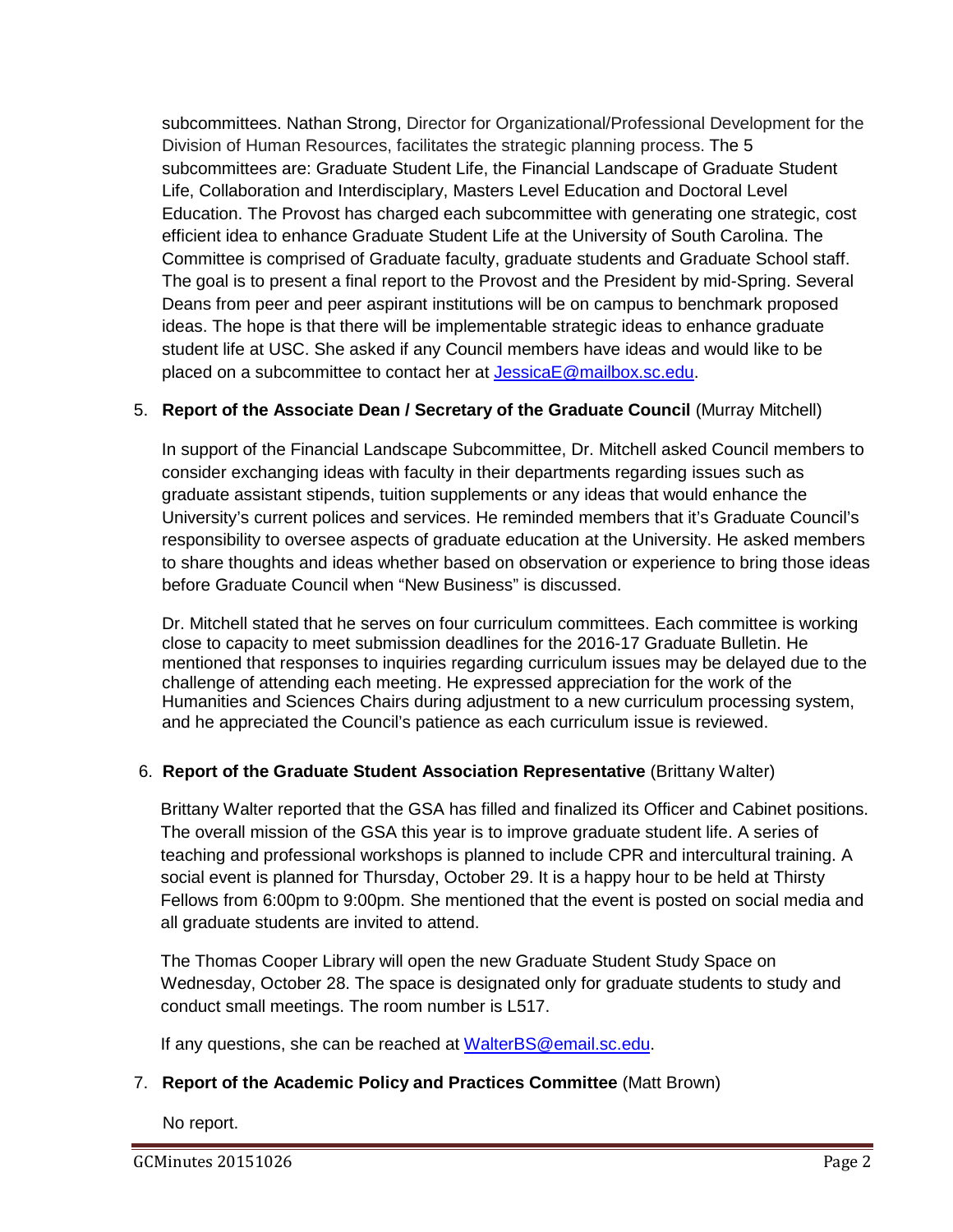### 8. **Report of the Committee on 500/600 Level Courses, Distance Education and Special Courses** (Murray Mitchell)

A listing of 500/600 Level and Distance Education Courses was presented to Council for informational purposes only.

### **500/600 Level Courses**

#### **New Course Proposals**

ACCT 506 – Co-requisite ECIV 540 - Prerequisite ECIV 541 - Prerequisite ECIV 542 - Prerequisite ECIV 551 - Prerequisite ECIV 555 - Prerequisite ECIV 556 - Prerequisite ECIV 557 - Prerequisite ECIV 558 - Prerequisite ECIV 562 - Prerequisite ECIV 570 - Prerequisite ECIV 580 - Co-requisite and pre-requisite ECIV 588 - Prerequisite

ENVR 548 - Prerequisite

MUSC 580 – Title and description

### **Distance Education Delivery**

No report.

#### 9. **Associate Graduate Faculty Nominations** (Murray Mitchell)

Dr. Mitchell received two Associate Faculty Nominations that will be presented at the November meeting.

He reminded staff that there are three categories of faculty appointment. The regular term faculty is for tenure and tenure-track professors. Generally, with a nomination, department new hires are approved to be regular term appointed faculty. Term appointments are for three years, are renewable, and are appropriate for professors who are not regular college graduate faculty. Many are involved in research. Many term appointments are adjunct professors who have an expertise and teach or supervise interns at the 500 level.

The graduate associate faculty category was added in Spring 2015. It is an opportunity for faculty members to have a six year appointment that is renewable. The associate faculty category is renewable as well. Term appointments are for three years. Associate Graduate Faculty is six years and affords more privileges appropriate for research faculty who are not on the tenure track, but have been here for many years and have the academic credentials to chair theses and dissertations. In some cases, they have more credibility than some tenured, tenure-track faculty members. There have been four nominations since the program began.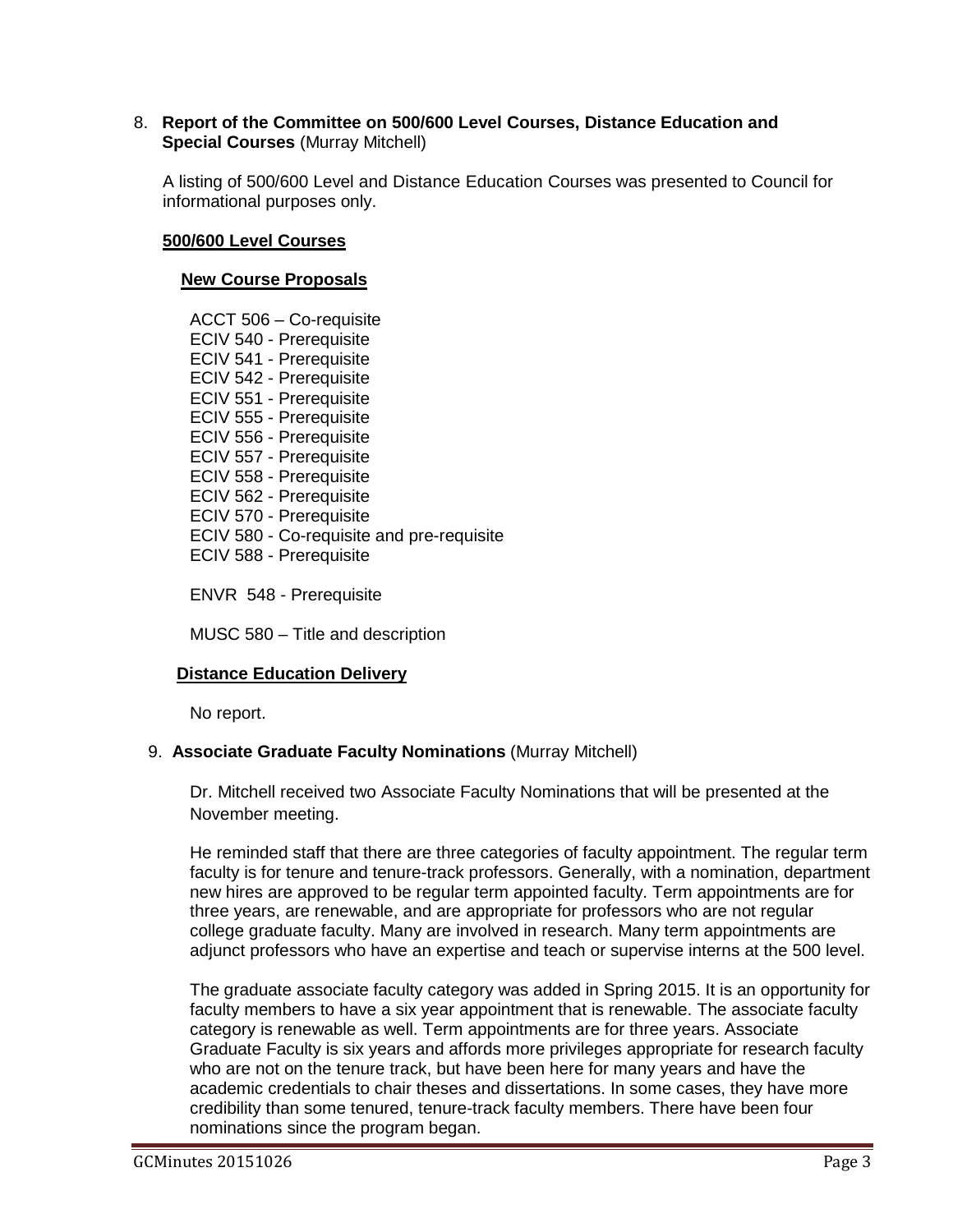| No report.                                                                                                                                           |                 |
|------------------------------------------------------------------------------------------------------------------------------------------------------|-----------------|
| 11. Report of Science, Math, and Related Professional Programs Committee (David<br>Tedeschi)                                                         |                 |
| <b>Course Change Proposal</b><br>Add a prerequisite.<br><b>BIOS 754 Discrete Data Analysis (3)</b>                                                   | <b>APPROVED</b> |
| Current: Prerequisites: EPID 701, BIOS 710 & BIOS 757<br>Proposed: Prerequisites: EPID 701, BIOS 710, BIOS 757 or BIOS 758<br>[Effective: Fall 2016] |                 |
| <b>Course Change Proposal</b><br>Add a prerequisite.<br>BIOS 755 Introduction to longitudinal Data Analysis (3)                                      | <b>APPROVED</b> |
| <b>Current: Prerequisites: BIOS 757</b><br>Proposed: Prerequisites: BIOS 757 or BIOS 758<br>[Effective: Fall 2016]                                   |                 |
| <b>Course Change Proposal</b><br>Add a prerequisite.<br>BIOS 759 Biostatistical Methods for Rates and Proportions (3)                                | <b>APPROVED</b> |
| Current: Prerequisites: EPID 701 & BIOS 757<br>Proposed: Prerequisites: EPID 701, BIOS 757 or BIOS 758<br>[Effective: Fall 2016]                     |                 |
| <b>Course Change Proposal</b><br>Add a prerequisite.<br>BIOS 760 Biostatistical Methods in Clinical Trials (3)                                       | <b>APPROVED</b> |
| Current: Prerequisites: EPID 741 & BIOS 757<br>Proposed: Prerequisites: EPID 741, BIOS 757 or BIOS 758<br>[Effective: Fall 2016]                     |                 |
| <b>Course Change Proposal</b><br>Add a prerequisite.<br>BIOS 765 Research Design in the Biomedical Sciences (3)                                      | <b>APPROVED</b> |
| <b>Current: Prerequisites: BIOS 757</b><br>Proposed: Prerequisites: EPID 741, BIOS 757 or BIOS 758<br>[Effective: Fall 2016]                         |                 |
| <b>Course Change Proposal</b><br>Cross-listed with STAT 771. Add a prerequisite.<br><b>BIOS 770 Applied Longitudinal Data Analysis (3)</b>           | <b>APPROVED</b> |
| Current: Prerequisites: BIOS 757 or STAT 705                                                                                                         |                 |

# 10. **Fellowships and Scholarships Committee** (Heather Brandt)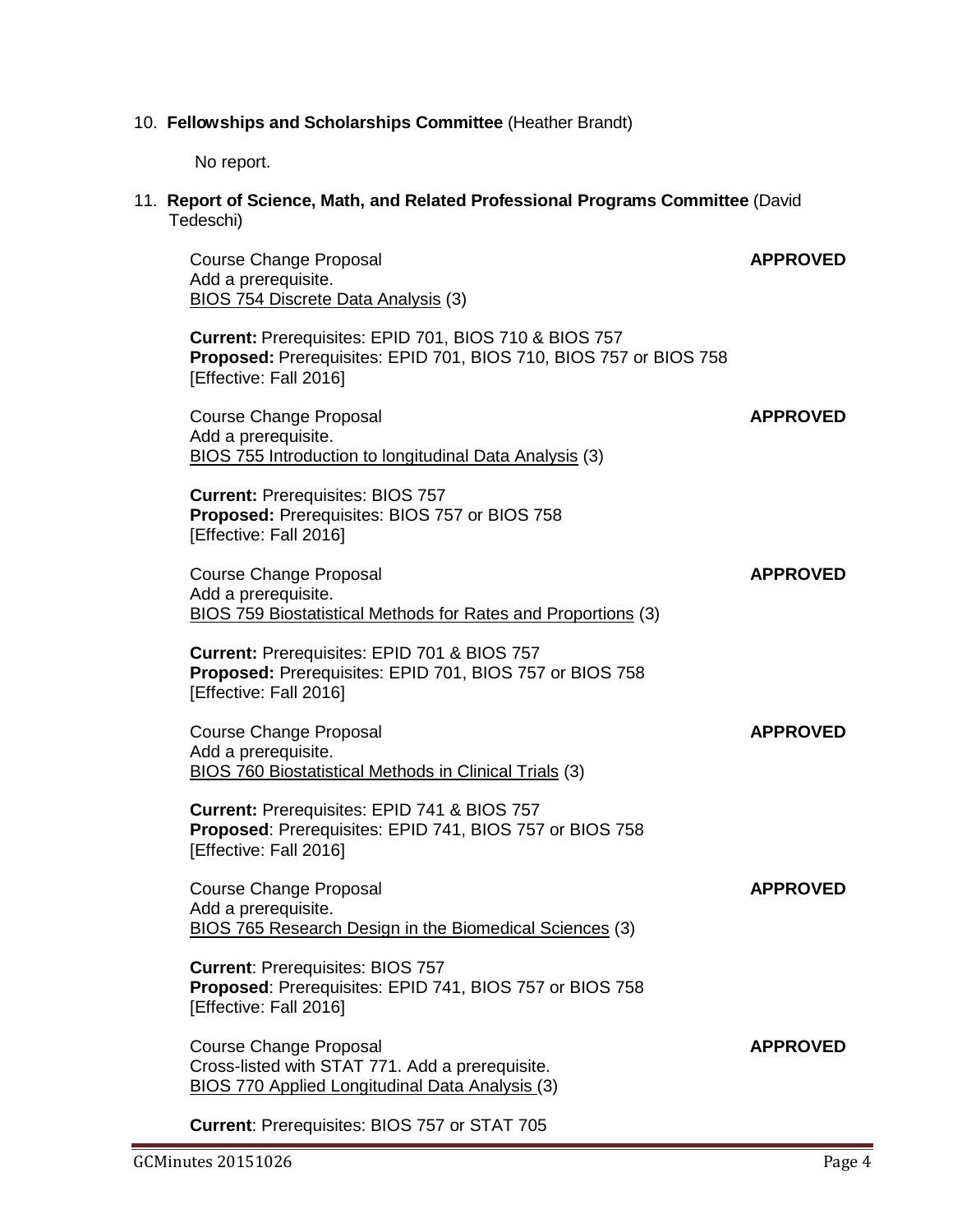**Proposed**: Prerequisites: BIOS 757 or BIOS 758 or STAT 701 or STAT 705 [Effective: Fall 2016] **Course Change Proposal** *APPROVED* Add a prerequisite. BIOS 775 Biostatistical Aspects of Bioinformatics (3) **Current**: Prerequisites: BIOS 757 **Proposed**: Prerequisites: BIOS 757 or BIOS 758 [Effective: Fall 2016] **Course Change Proposal** *APPROVED* Cross-listed with STAT 708. Add a prerequisite. BIOS 808 Environmetrics (3) **Current**: Prerequisites: BIOS 757 or STAT 705 **Proposed**: Prerequisites: BIOS 757 or BIOS 758 or STAT 705 [Effective: Fall 2016] **Course Change Proposal** *APPROVED* Add a prerequisite. BIOS 810 Survival Analysis (3) **Current:** Prerequisites: BIOS 757 **Proposed**: Prerequisites: BIOS 757 or BIOS 758 [Effective: Fall 2016] **Course Change Proposal** *APPROVED* Cross-listed with STAT 775. Add a prerequisite. BIOS 815 Generalized Linear Models (3) **Curren**t: Prerequisites: STAT 513 or STAT 713 and STAT 705 or BIOS 757 **Proposed**: Prerequisites: STAT 513 or STAT 713 and STAT 705 or BIOS 757 or BIOS [Effective: Fall 2016] **Course Change Proposal** *APPROVED* Cross-listed with STAT 745. Add a prerequisite. BIOS 820 Bayesian Biostatistics and Computation (3) **Current**: Prerequisites: STAT 705 or BIOS 757 **Proposed**: Prerequisites: STAT 705 or BIOS 757 or BIOS 758 [Effective: Fall 2016] **Course Change Proposal** *APPROVED* Add a prerequisite. BIOS 822 Statistical Methods in Spatial Epidemiology (3) **Current**: Prerequisites: BIOS 757 & BIOS 759 **Proposed**: Prerequisites: BIOS 757 or BIOS 758 & BIOS 759

[Effective: Fall 2016]

758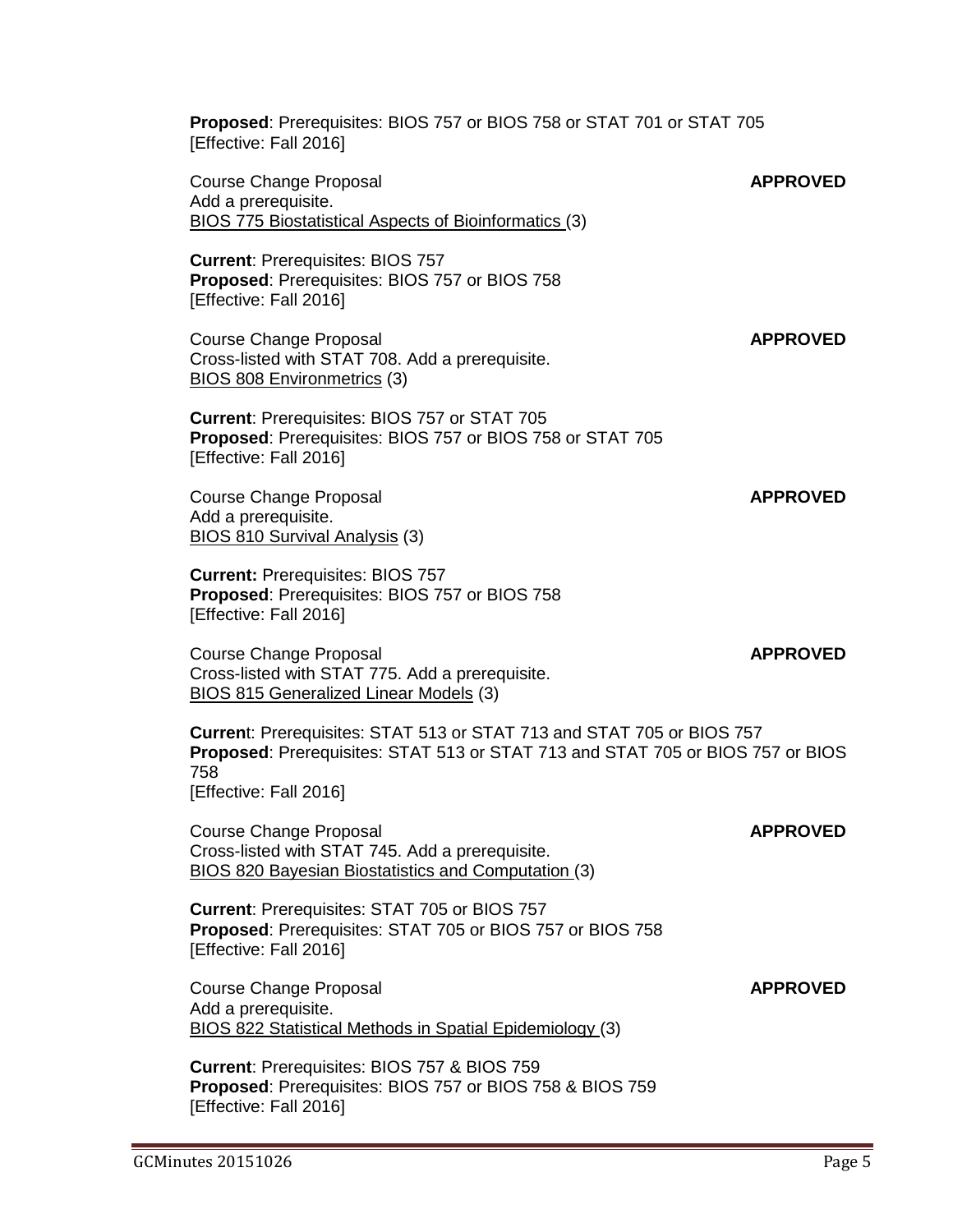Course Change Proposal **APPROVED** Add a prerequisite. BIOS 825 Statistical Methods in Spatial Epidemiology (3)

**Current**: Prerequisites: BIOS 757 & STAT 516 **Proposed**: Prerequisites: BIOS 757 or BIOS 758 or STAT 516 [Effective: Fall 2016]

#### New Program **APPROVED**

BMSC Masters in Science in Physician Assistant Studies (112)

The University of South Carolina School of Medicine (USCSOM) is moving ahead rapidly to establish a Master's degree program for physician assistant (PA) education entitled "Masters in Science in Physician Assistant Studies." Physician Assistants (PAs) are needed to address the growing needs for primary care in our state and throughout the nation, especially in rural and underserved areas.

### **Masters in Science in Physician Assistant Studies (MSPAS), USC-School of Medicine-Columbia**

The University of South Carolina School of Medicine (USCSOM)-Columbia is the academic home of the Master's degree program for physician assistant (PA) education. Students will earn a *Masters in Science in Physician Assistant Studies,* and graduates are prepared to become practicing physician assistants, once they have passed the PANCE exam. Physician Assistants (PAs) are needed to address the growing needs for primary care in our state and throughout the nation, especially in rural and underserved areas. In addition, PAs are employed to assist with medical and surgical procedures in a cost-effective manner. The role of PAs is expected to expand as states continue to allow physician assistants to do more procedures and as insurance companies expand coverage of PA services, and the demand is expected to continue to increase for these advanced health care providers. PA Programs are accredited by the ARC-PA (Accreditation Review Commission on Education for the Physician Assistant).

This Master's PA program is a collaboration with USCSOM's clinical partners at Palmetto Health Richland (PHR) and the Dorn VA Medical Center (Dorn VAMC), since they will be providing the primary clinical training sites for the program.

This new MSPAS program at the University of South Carolina School of Medicine has the following vision, mission, and goals:

**Vision**: Our vision is to prepare Physician Assistant graduates to improve access to primary medical care for the citizens of rural and medically-underserved South Carolina and the nation.

**Mission Statement:** The USC School of Medicine –Columbia Masters in Science in Physician Assistant Studies Program strives to produce highly competent, compassionate physician assistants who are committed to lifelong learning and advancing the PA profession. The program is dedicated to producing physician assistants who deliver highquality, patient-centered care, excel as members of an interprofessional health care team, while making significant contributions to the health care needs of South Carolina and the nation.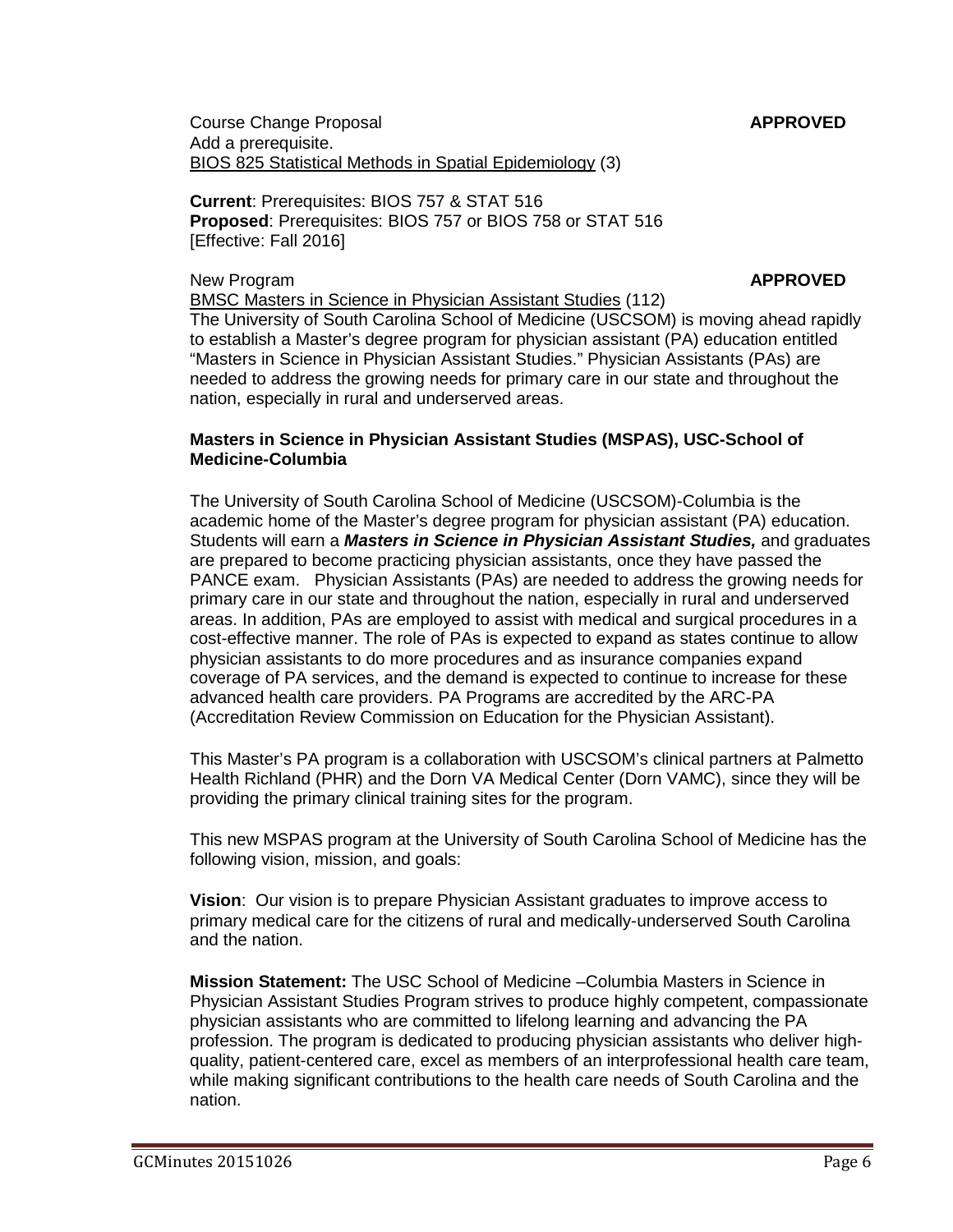# **Program Goals:**

- 1. Enroll diverse and highly qualified students who reflect the dynamic population of South Carolina and the nation.
- 2. Encourage life-long professional involvement, scholarly activity, leadership and service.
- 3. Maintain a level of PANCE pass rates that meets or exceeds the national average.
- 4. Maintain an overall 95% or better graduation rate for entering University of South Carolina Physician Assistant students.
- 5. Maintain an accredited program with an innovative curriculum that prepares entrylevel graduates for the contemporary practice of medicine.

# **PA Curriculum Design**

The Masters Degree Program for Physician Assistants is a 27-month study (7 semesters) with 112 total credit hours. PA students are full time, and this is an intense program, not unlike other PA programs throughout the nation in the number of credit hours or length. The 27 month curricular plan includes a strong basic science foundation in physiology, pharmacology, human anatomy, and pathophysiology with a systems-based instructional approach to clinical medicine, and clinical training under experienced preceptors. There are also many elements associated with professional development for PAs and interprofessional interactions, as well as understanding population health, quality care, and using evidenced-based practices. The required practicums are derived from those used for training medical students in these venues, with a strong focus on primary care training. Some of the foundational content and introductory clinical medicine principles will be taught with other health professional (graduate or medical) students to forge interprofessional team concepts. Many of the courses involve hands-on preparation for clinical practice, including training in new technologies using the USCSOM Simulation Center and Ultrasound Institute. The USCSOM-Columbia is a leader in integrating ultrasound training throughout our medical curriculum, and this PA program builds on the School of Medicine's experience and expertise in training medical professionals. [Effective: Fall 2016]

**Course Change Proposal** *APPROVED* Change course description. BMSC 742 Seminar for Physician Assistants (1)

**Current**: Group exercises for enhancing verbal, written and oral presentation skills **Proposed**: Enhancing interpersonal and professional skills. [Effective: Fall 2016]

**Course Change Proposal** *APPROVED* Change title and course description.

#### **Current:** BMSC 747 Clinical Medicine-Clinical Diagnosis (2)

Instruction in applying results of medical history, physical diagnosis, laboratory tests, and literature investigations to differential diagnosis and designing effective patient treatment strategies.

#### **Proposed**: BMSC 747 Diagnostic Testing (2)

Analysis, utilization and interpretation of diagnostic testing modalities in medicine. [Effective: Fall 2016]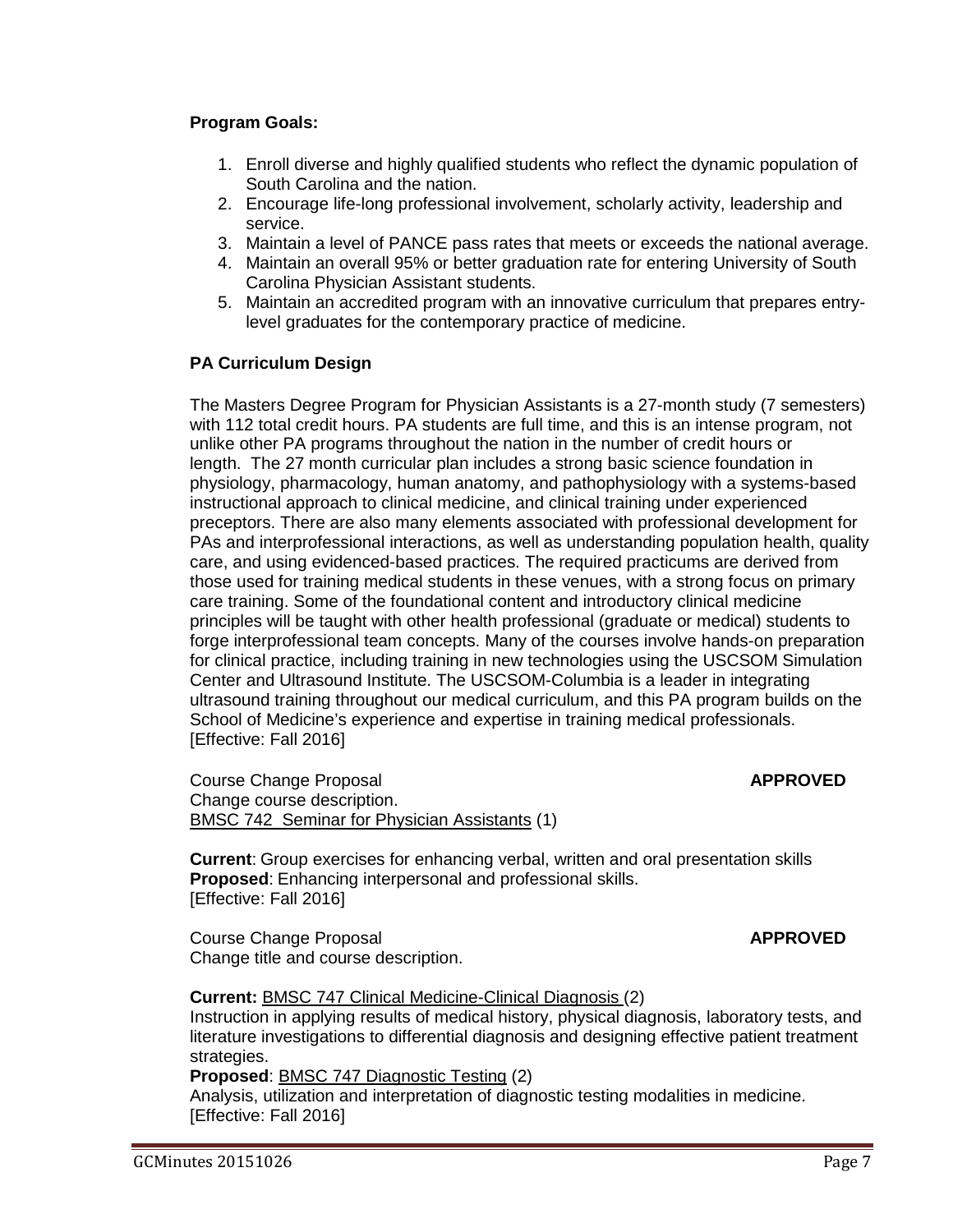Course Change Proposal **APPROVED** Changed course description. BMSC 748 Surgery and Emergency Medicine (2)

**Current**: Instruction in applying results of medical history, physical diagnosis, laboratory tests, and literature investigations to differential diagnosis and designing effective patient treatment strategies.

**Proposed**: Specialized medical topics in emergency and surgical medicine [Effective: Fall 2016]

**Course Change Proposal** *APPROVED* Changed course title and description.

**Current**: BMSC 755 Medical Genetics and Genomics (2) Instruction in fundamental genetics and the role of human genetic factors in clinical medicine. **Proposed**: BMSC 755 Medical Genetics and Laboratory Diagnostics (2)

Fundamental genetics, the role of human genetic factors in clinical medicine, and interpretation of laboratory data.

[Effective: Fall 2016]

New Course Proposal **APPROVED** BMSC 766 PA Clinical Medicine and Therapeutics I (7) Examines diseases related to different organ systems including review of pathophysiological basis of disease, resulting clinical signs/symptoms and overview of treatment strategies. [Prerequisites: Completion of BMSC 740 and PHPH 701] [Effective: Spring 2016]

New Course Proposal **APPROVED** BMSC 767 PA Clinical Medicine and Therapeutics II (6) Examines diseases related to different organ systems including review of pathophysiological basis of disease, resulting clinical signs/symptoms and an overview of treatment strategies. [Prerequisites: BMSC 766] [Effective: Spring 2016]

New Course Proposal **APPROVED** BMSC 768 PA Clinical Medicine and Therapeutics III (6) Examines diseases related to different organ systems including a review of pathophysiological basis of disease, resulting clinical signs/symptoms and an overview of treatment strategies. [Prerequisites: BMSC 768] [Effective: Spring 2016]

New Course Proposal **APPROVED** BMSC 769 PA Clinical Medicine and Therapeutics IV (7) Examines disease related to different organ systems including review of pathophysiological basis of disease, resulting clinical signs/symptoms and overview of treatment strategies. [Restricted to: Physician assistant students only] [Prerequisites: BMSC 766, 767, 768] [Effective: Spring 2016]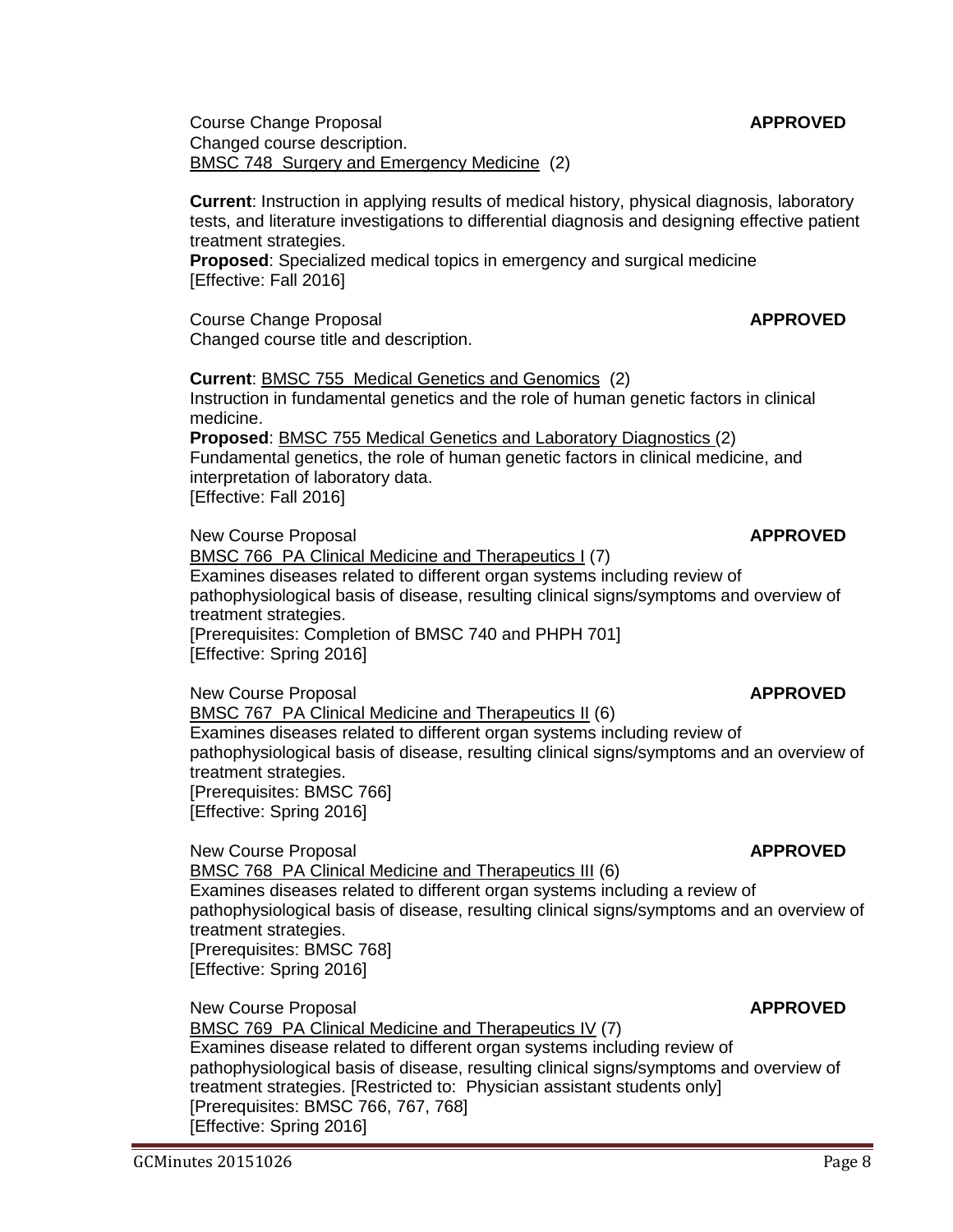New Course Proposal **APPROVED**

BMSC 770 Clinical Skills Lab (3)

Performing clinical procedures and using technology such as ultrasonography in clinical practice.

[Restricted to: Physician assistant students only] [Prerequisites: BMSC 766, 767, 768] [Effective: Spring 2016]

# New Program **APPROVED**

CBAN Biomedical Sciences MS (12)

Applied Biotechnology. The four courses listed below will form the Applied Biotechnology Concentration. Each course is 3 credits.

MCBA 740 Biological Microscopic Imaging MCBA 741 Molecular Imaging Methods of Biomedical Research MCBA 742 Biological Microscopic Imaging II MCBA 743 Molecular Imaging Methods of Biomedical Research II [Effective: Fall 2017]

**Course Change Proposal** *APPROVED* Change course title and description.

### **Current**: COMD 706 Language Disorders in Children (3)

The neurophysiological and psychological bases of language disorders in children. Differential diagnostic and educational-rehabilitative procedures for treatment of language-impaired children.

**Proposed:** COMD 706 Preschool Language Development and Disorders (3) Components of communication, oral language, and speech in preschool children with diverse problems across all aspects of language learning, including factors that serve as precursors to literacy skills as well as evidence-based approaches to language assessment and intervention.

[Effective: Fall 2017]

New Course Proposal **APPROVED** 

COMD 720 School-Age Language & Literacy Development and Disorders (3) The relationship between oral and written language and factors that impact reading and writing (phonological awareness, phonics, vocabulary). Reading (word-level, comprehension, fluency) and writing (composition, spelling) development, assessment, intervention and issues related to delivery of literacy services in the schools. [Prerequisites: COMD 507, 570 and 706 or equivalent coursework] [Effective: Spring 2017]

Program Change **APPROVED** Title change.

**Current**: CSCE PhD in Computer Science and Engineering (60)

Degree Requirements (60 Post Baccalaureate hours) PhD in Computer Science and Engineering. Requirements for the Ph.D. degree in computer science and engineering fall into four categories: course requirements, the qualifying examination, the comprehensive examination, and the dissertation. Students who enter the program with a bachelor's degree must complete a minimum of 48 credit hours or graduate course work (excluding CSCE 799 and 899) and 12 hours of dissertation preparation (CSCE 899). Of the 48 hours, at least 24 must be in CSCE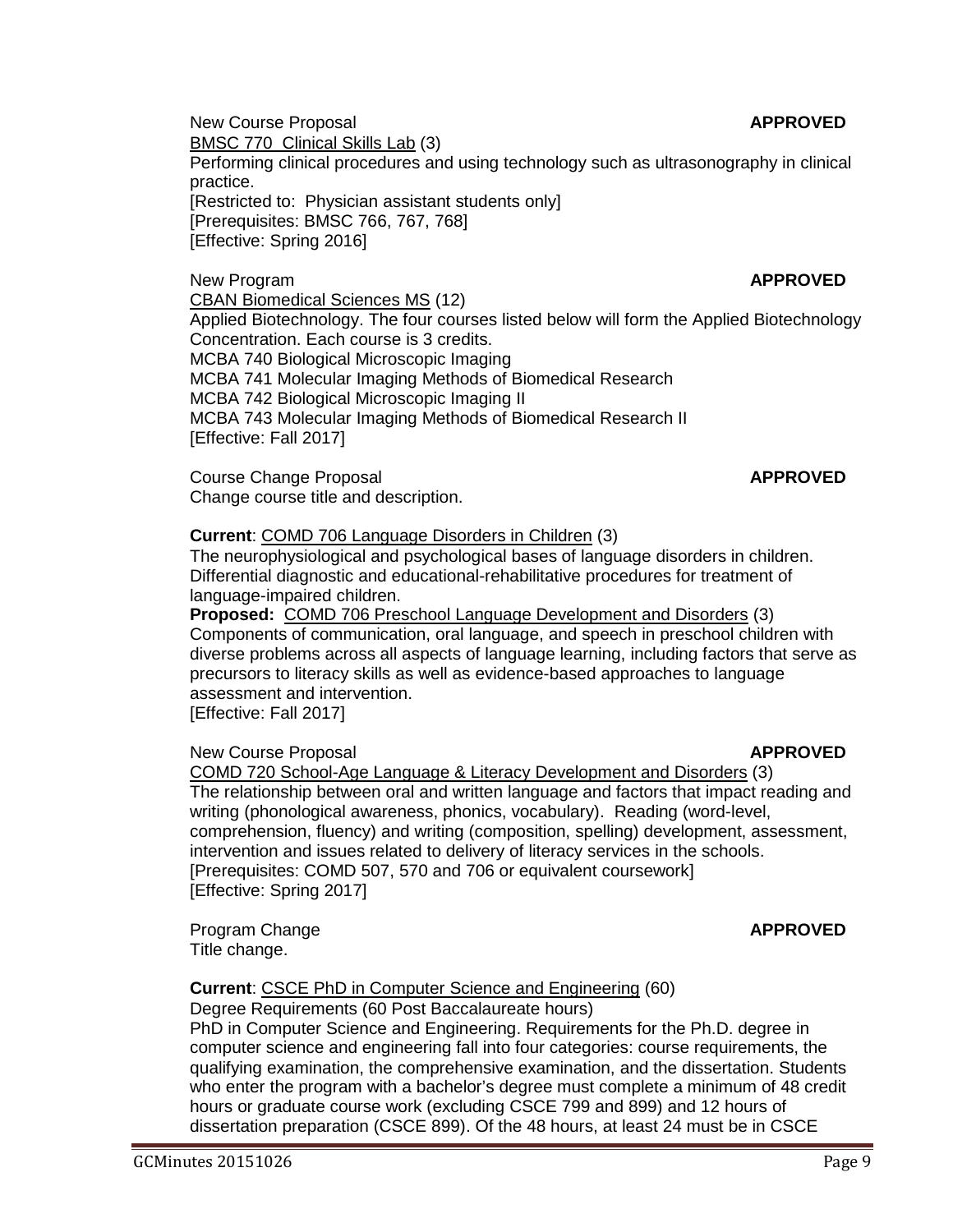courses numbered 700 or above.

**Proposed**: PhD in Computer Science (60)

Degree Requirements (60 Post Baccalaureate hours)

Requirements for the Ph.D. degree in computer science fall into four categories: course requirements, the qualifying examination, the comprehensive examination, and the dissertation. Students who enter the program with a bachelor's degree must complete a minimum of 48 credit hours of graduate course work (excluding CSCE 799 and 899) and 12 hours of dissertation preparation (CSCE 899). Of the 48 hours, at least 24 must be in CSCE courses numbered 700 or above.

[Effective: Fall 2016]

**Program Change <b>APPROVED APPROVED** Title change.

**Current**: CSCE MS in Computer Science and Engineering (30)

**Proposed**: MS in Computer Science (30)

Degree Requirements (30 Hours)

The Master of Science in Computer Science (MSCS) degree requires 30 credit hours beyond the BS. Students in the MSCS program may elect either the thesis or the nonthesis option. The course work must include:

Core (10 hours):

•CSCE 513 - Computer Architecture

•CSCE 531 - Compiler Construction

•CSCE 750 - Analysis of Algorithms

•CSCE 791 - Seminar in Advances in Computing

Electives (20 hours):

A maximum of six hours in non-CSCE courses and at most three hours of CSCE 798 may be applied toward the degree. CSCE 797 may not be applied toward the degree. Thesis Option:

Students who choose the thesis option may substitute 6 hours of thesis preparation (CSCE 799) for electives. In addition, students must complete at least 12 hours in CSCE courses numbered 700 and above, and defend the thesis in a public presentation. Non-Thesis Option:

Students who choose the non-thesis option must complete at least 15 hours in CSCE courses numbered 700 and above, and pass a written comprehensive examination offered at the end of Fall and Spring semesters [Effective: Fall 2016]

Program Change **APPROVED** Title change.

**Current**: CSCE MSE in Software Engineering (30)

**Proposed**: MS in Software Engineering (30)

The Master of Science in Software Engineering (MSSE) degree requires 30 credit hours beyond the BS. Students in the MSSE program may elect either the thesis or the nonthesis option. The course work must include: Core (15 hours):

CSCE 740 - Software Engineering

CSCE 741 - Software Process

CSCE 742 - Software Architectures

CSCE 743 - Software Requirements

CSCE 747 - Software Testing and Quality Assurance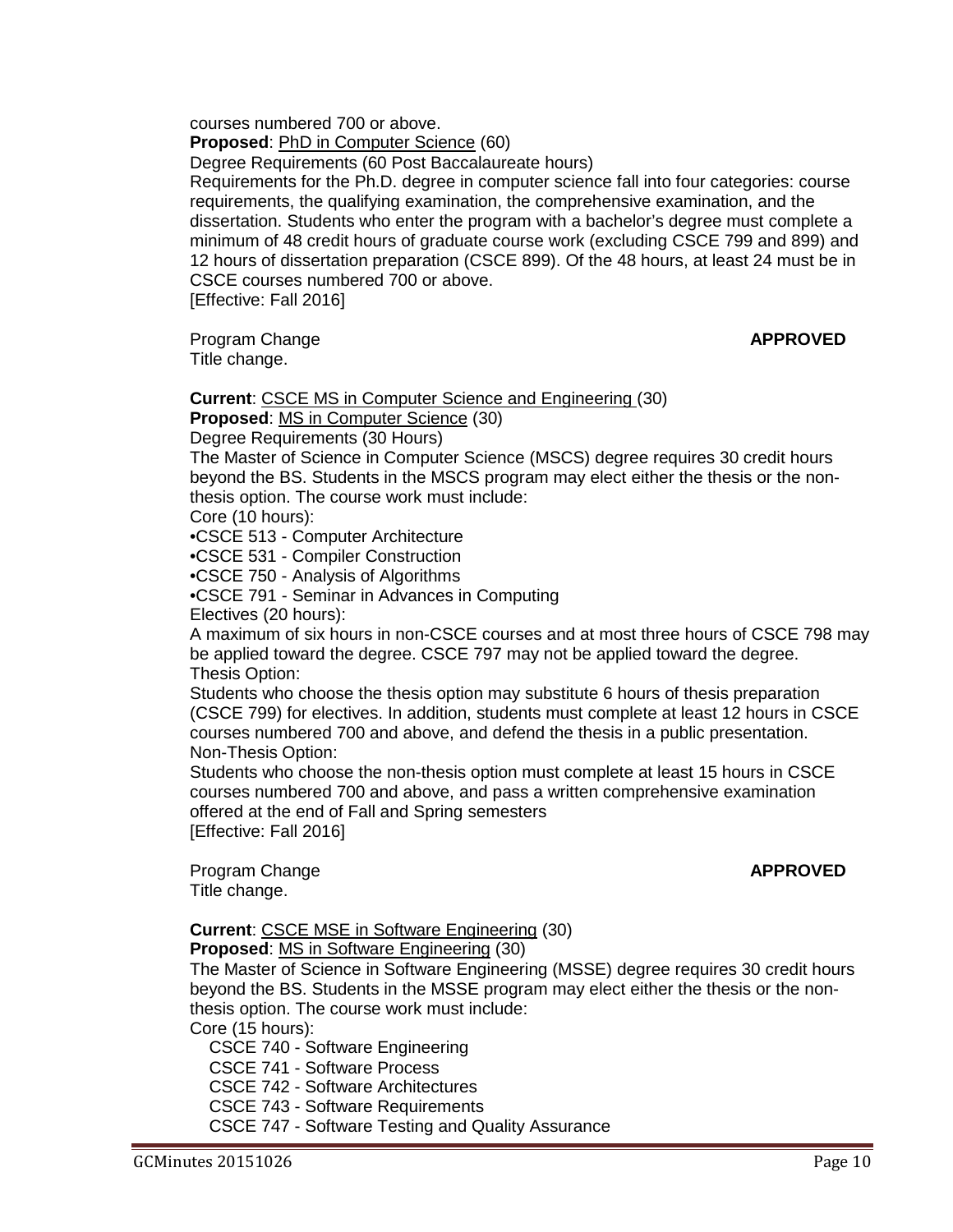Electives (15 hours):

A maximum of six hours in non-CSCE courses and at most three hours of CSCE 798 may be applied toward the degree. CSCE 797 may not be applied toward the degree. Thesis Option:

Students who choose the thesis option may substitute 6 hours of thesis preparation (CSCE 799) for electives and must defend the thesis in a public presentation. Non-Thesis Option:

Students who choose the non-thesis option must pass a written comprehensive examination offered at the end of Fall and Spring semesters. [Effective: Fall 2016]

New Program **APPROVED**

CSCE Master of Science in Information Security (30)

Degree Requirements (30 Hours)

The MSIS degree requires 30 credit hours beyond the BS. Students in the MSIS program may elect either the thesis or the non-thesis option. The course work must include: Core (9 hours):

CSCE 522 - Information Systems Security Principles

CSCE 548 - Building Secure Software

CSCE 715 – Network Systems Security

Focus Area (9 hours from the following list of courses)

CSCE 517 – Computer Crime and Forensics

CSCE 557 – Introduction to Cryptography

CSCE 719 – Security and Privacy for Wireless Networks

CSCE 727 – Information Warfare

CSCE 747 - Software Testing and Quality Assurance

CSCE 813 – Internet Security

CSCE 824 – Secure Databases

CSCE 846 - Software Reliability and Safety

Electives (12 hours)

A maximum of six hours in non-CSCE courses and at most three hours of CSCE 798 may be applied toward the degree. CSCE 797 may not be applied toward the degree. Thesis Option:

Students who choose the thesis option may substitute 6 hours of thesis preparation (CSCE 799) for electives. In addition, students must complete at least 12 hours in CSCE courses numbered 700 and above, and defend the thesis in a public presentation. Non-Thesis Option:

Students who choose the non-thesis option must complete at least 15 hours in CSCE courses numbered 700 and above, and pass a written comprehensive examination offered at the end of Fall and Spring semesters. [Effective: Fall 2016]

Course Change Proposal **APPROVED** 

Add Co-requisite.

EPID 741 Epidemiologic Methods (4)

Application of Epidemiologic methods to current health problems through analysis of secondary data. Strategies for investigating etiologic hypotheses, assessment and control of confounding.

**Current**: Prerequisites: EPID 701 and BIOS 710. Co-requisites: BIOS 757 **Proposed**: Prerequisites EPID 701 and BIOS 710. Co-requisites: BIOS 757 or BIOS 758 [Effective: Fall 2016]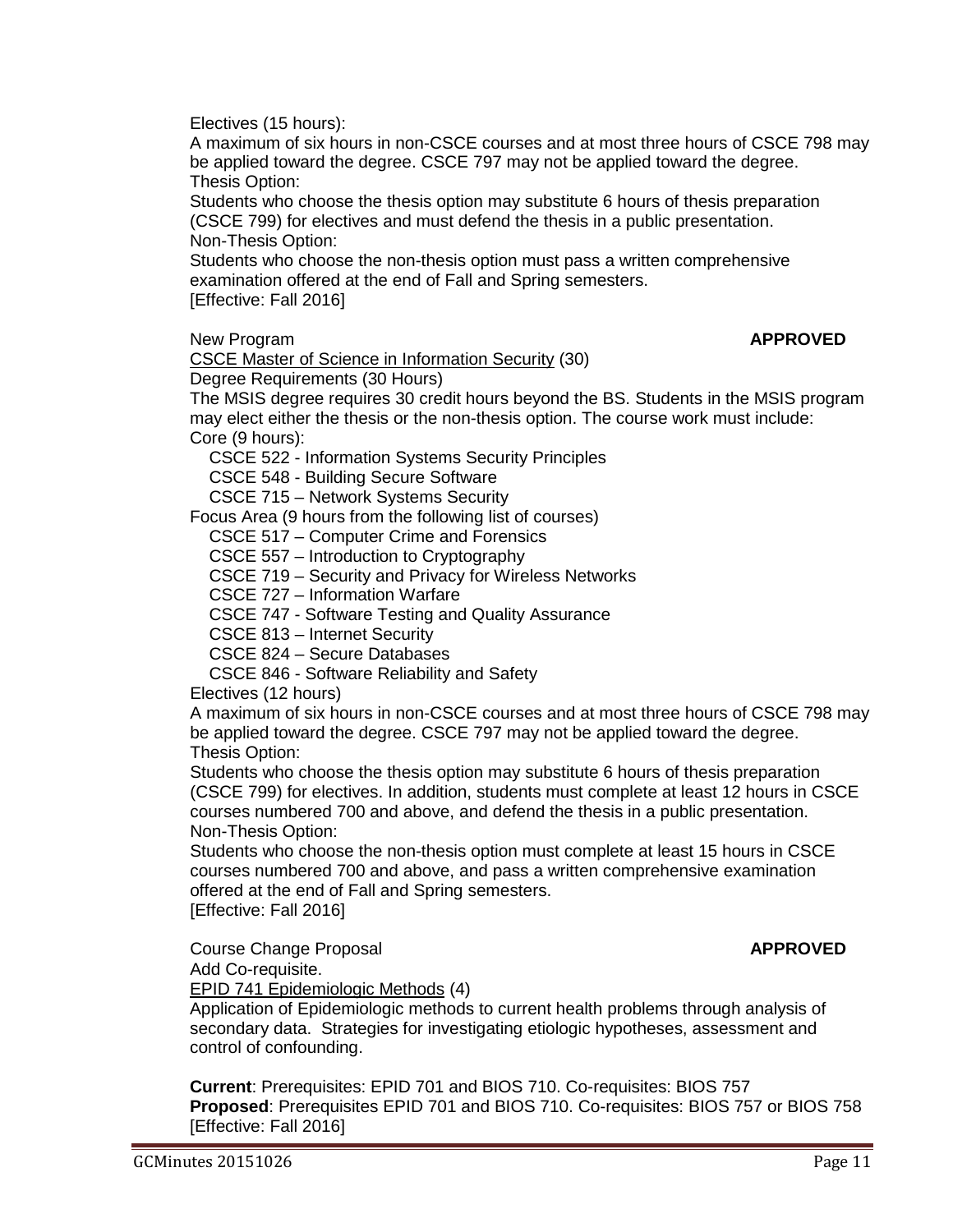#### **Program Change**  APPROVED **APPROVED** Dual Degree bulletin language change. HPEB Master of Social Work/Master of Public Health (84)

**Current**: Degree Requirements M.S.W. (60 Hours) / M.P.H. (45 Hours) The joint M.S.W./M.P.H. degree program is intended to permit students to earn two complementary and distinct graduate degrees. The HPEB program requires students to concentrate, during their second year of studies, in Social Work Practice with Individuals, Families, and Groups or to concentrate in Social Work Organizations and Communities. Students are allowed to utilize electives taken in one program as degree-filling requirements in the other. The M.S.W./M.P.H. requires 84 hours instead of the 105 hours required to complete the programs separately, including 3 hours of public health practicum (in conjunction with 3 hours of social work field instruction). Candidates must successfully complete a comprehensive examination at or near the conclusion of the program.

**Proposed**: Degree Requirements M.S.W. (60 Hours) / M.P.H. (45 Hours) The Department of Health Promotion, Education, and Behavior (HPEB) and the College of Social Work (SOWK) offer a coordinated program that leads to the Master of Social Work and Master of Public Health degrees. Some courses fulfill requirements for both portions of the dual degree. A dual degree program thus typically requires fewer semester hours in total than if the two programs were taken separately. Typically a student would take foundational social work courses during the first year, public health courses during the second year, and advanced social work courses with some public health courses during the third year. Each program provides a typical sequence for the courses; through academic advisement, specific courses are chosen for each individual student to satisfy both sets of program requirements. The MSW electives and one fieldwork social work requirement (9 credit hours total) can be satisfied by HPEB courses and practicum, while three HPEB course requirements and partial practicum credit (12 credit hours total) can be satisfied by social work courses and fieldwork. Thus the 60-credit hour MSW and 45 credit hour MPH can both be completed with a total of 84 credit hours. [Effective: Fall 2016]

**Program Change**  APPROVED **APPROVED** Dual Degree bulletin language change. HSPM Social Work / Health Service Policy and Management, M.S.W. / M.P.H. (87)

**Current**: The Department of Health Services Policy and Management and the College of Social Work offer a coordinated program that leads to a dual degree. Some courses do fulfill requirements for both portions of the dual degree. A dual degree program thus typically requires fewer semester hours in total than if the two programs were taken separately.

**Proposed:** The Department of Health Services Policy and Management and the College of Social Work offer a coordinated program that leads to a dual degree. Some courses fulfill requirements for both portions of the dual degree. A dual degree program thus typically requires fewer semester hours in total than if the two programs were taken separately. Typically a student would take foundational social work courses during the first year, public health courses during the second year, and advanced social work courses with some public health courses during the third year. Each program provides a typical sequence for the courses; through academic advisement, specific courses are chosen for each individual student to satisfy both sets of program requirements. The specific courses and course sequencing are developed for each individual student. The MSW electives and one fieldwork social work requirement (9 credit hours total) can be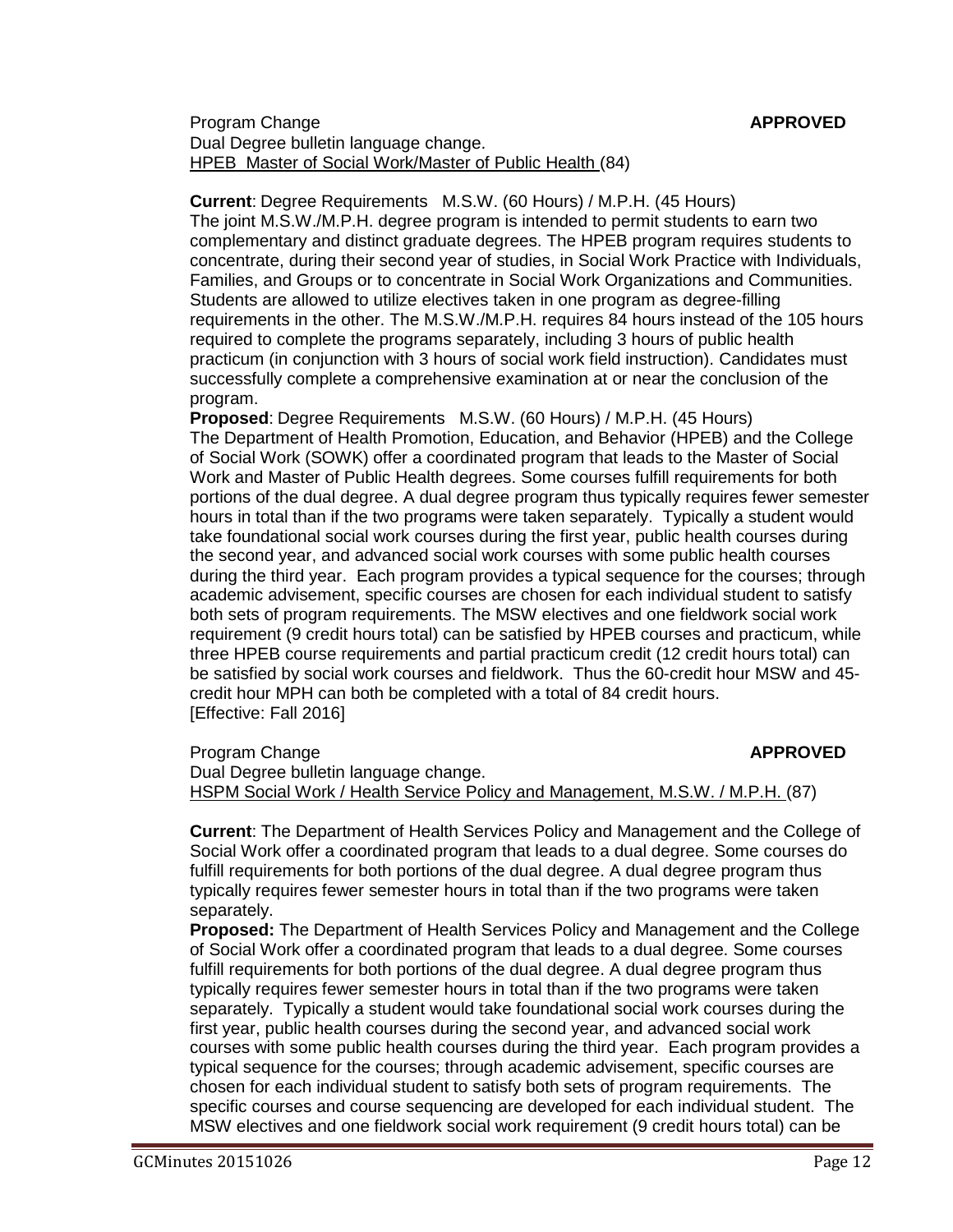satisfied by HSPM courses and practicum, while three HSPM course requirements and partial practicum credit (12 credit hours total) can be satisfied by social work courses and fieldwork. Thus the 60-credit hour MSW and 45-credit hour MPH can both be completed with a total of 84 credit hours. [Effective: Fall 2016]

### New Course **APPROVED**

MATH 737 Introduction to Complex Geometry (3) Algebraic geometry over the complex numbers, using ideas from topology, complex variable theory, and differential geometry. [Effective: Fall 2016]

**Program Change <b>APPROVED** Delete one course and add two. PHYT Doctor of Physical Therapy (3)

**Current:** Clinical Experiences (20 Hours) •PHYT 850 - Clinical Experience Physical Therapy I •PHYT 851 - Clinical Experience in Physical Therapy II •PHYT 852 - Clinical Experience in Physical Therapy III •PHYT 853 - Clinical Experience in Physical Therapy IV **Proposed:** Clinical Experiences (20 Hours) •PHYT 850 - Clinical Experience in Physical Therapy I •PHYT 851 - Clinical Experience in Physical Therapy II •PHYT 852 - Clinical Experience in Physical Therapy III •PHYT 860 - Clinical Experience in Physical Therapy IVa •PHYT 861 - Clinical Experience in Physical Therapy IVb [Effective: Fall 2016]

New Course Proposal **APPROVED**

PHYT 860 Clinical Experience in Physical Therapy IVa (1) An 80 hour clinical education experience to demonstrate professional behaviors while safely managing a partial caseload. [Effective: Summer 2016]

New Course Proposal **APPROVED** PHYT 861 Clinical Experience in Physical Therapy IVb (5) A 400 hour clinical education experience to develop physical therapy management skills in a setting preferred by the student. [Restricted to: Physical Therapy Majors] [Effective: Fall 2016]

### 12. **Report of the Humanities, Social Sciences, Education, and Related Professional Programs Committee** (Drucilla Barker)

Course Change Proposal/Bulletin Change Change program hours from 43 to 44. **APPROVED** 

**Current:** BADM Business Administration MBA (43) Degree Requirements (43 hours) MBA candidates will complete a 43-credit-hour curriculum as follows: A minimum of 13 credit hours from a Business Foundations Core consisting of: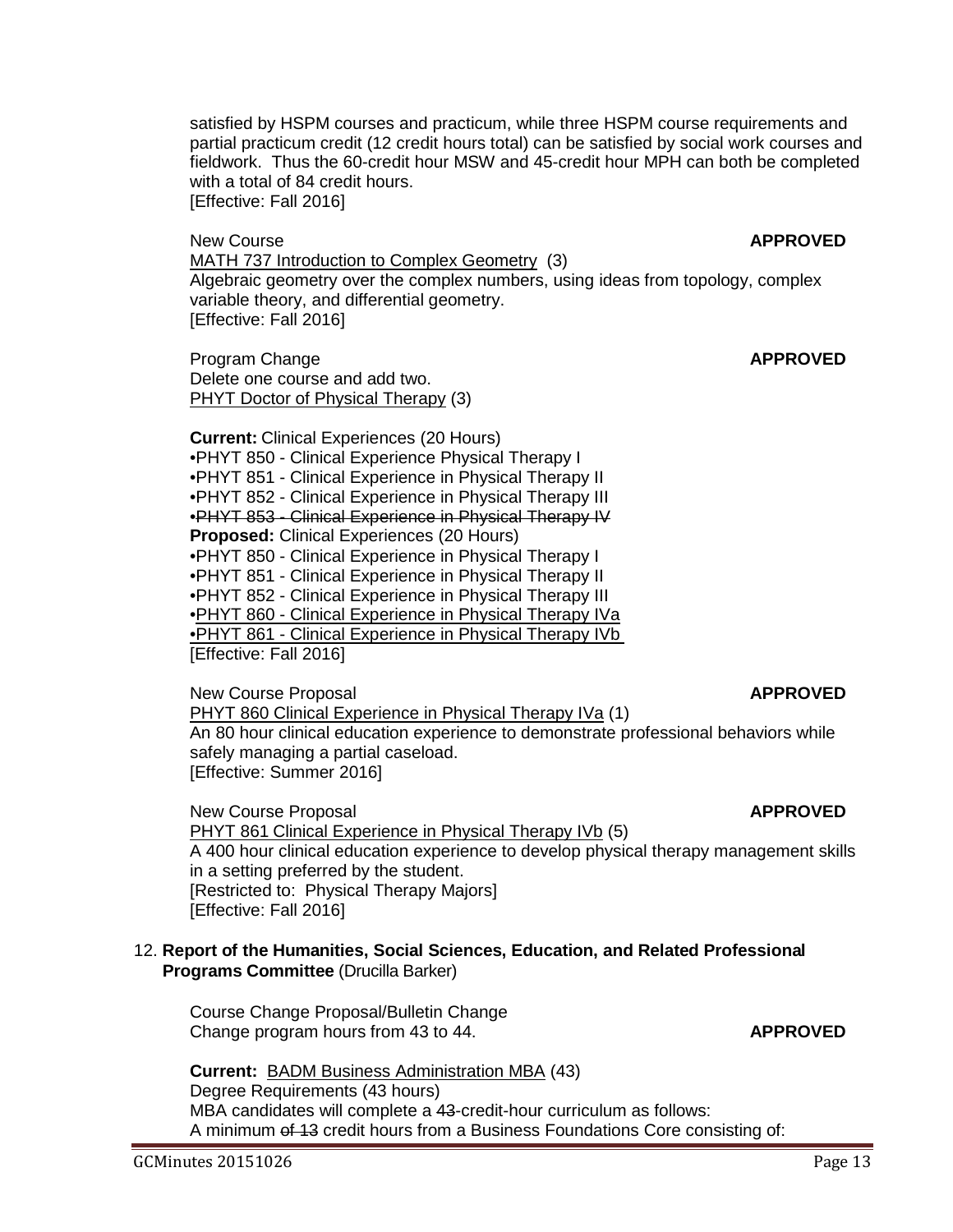• DMSB 710 - Financial Accounting in the Global Environment

- DMSB 712 Quantitative Methods in Business
- DMSB 713 Global Economics
- DMSB 717 Management Accounting in the Global Environment
- DMSB 719 Information Systems
- DMSB 740 Management of Human Capital
- DMSB 723 Leading Teams and Organizations

12 credit hours from a Functional Core consisting of:

- DMSB 715 Global Finance
- DMSB 716 Global Marketing Management
- DMSB 718 Global Supply Chain and Operations Management.
- DMSB 750 Capstone Experience

18 credit hours of electives:

•These electives are chosen from the list of approved elective offerings of the Moore School of Business. Individual departments may require specific electives to be taken in order to fulfill requirements for identified specializations.

**Proposed:** BADM Business Administration MBA (44)

Degree Requirements (44 hours)

MBA candidates will complete a 44 credit hour curriculum as follows:

A minimum of 6 credit hours from a Business Foundations Core consisting of:

- DMSB 710 Financial Accounting in the Global Environment
- DMSB 712 Quantitative Methods in Business
- DMSB 713 Global Economics
- DMSB 717 Management Accounting in the Global Environment
- DMSB 719 Information Systems
- DMSB 740 Management of Human Capital

A minimum of 14 credit hours from a Functional Core consisting of:

- DMSB 715 Global Finance
- DMSB 716 Global Marketing Management
- DMSB 718 Global Supply Chain and Operations Management
- DMSB 711 Global Strategic Management
- DMSB 723 Leading Teams and Organizations

A minimum of 24 credit hours of electives:

•These electives are chosen from the list of approved elective offerings of the Moore School of Business. Individual departments may require specific electives to be taken in order to fulfill requirements for identified specializations. [Effective: Fall 2016]

New Course Proposal **APPROVED** 

# GRAD 722 Graduate Civic Scholars Seminar III (0)

Application of advanced principles and approaches to community-engaged research and civic scholarship. Restricted to: Graduate students admitted into the Graduate Civic Scholars Program. Special permission from the department and the instructor. [Effective: Spring 2016]

**Course Change Proposal** *APPROVED* 

Change title and course description.

**Current**: EDEL 709 The Theory and Use of Instructional Materials in Elementary School (3)

The Theory and Use of Instructional Materials in Elementary School Examination of several theories of learning and their relationship to the use of instructional materials. Opportunity to examine the materials of instruction and equipment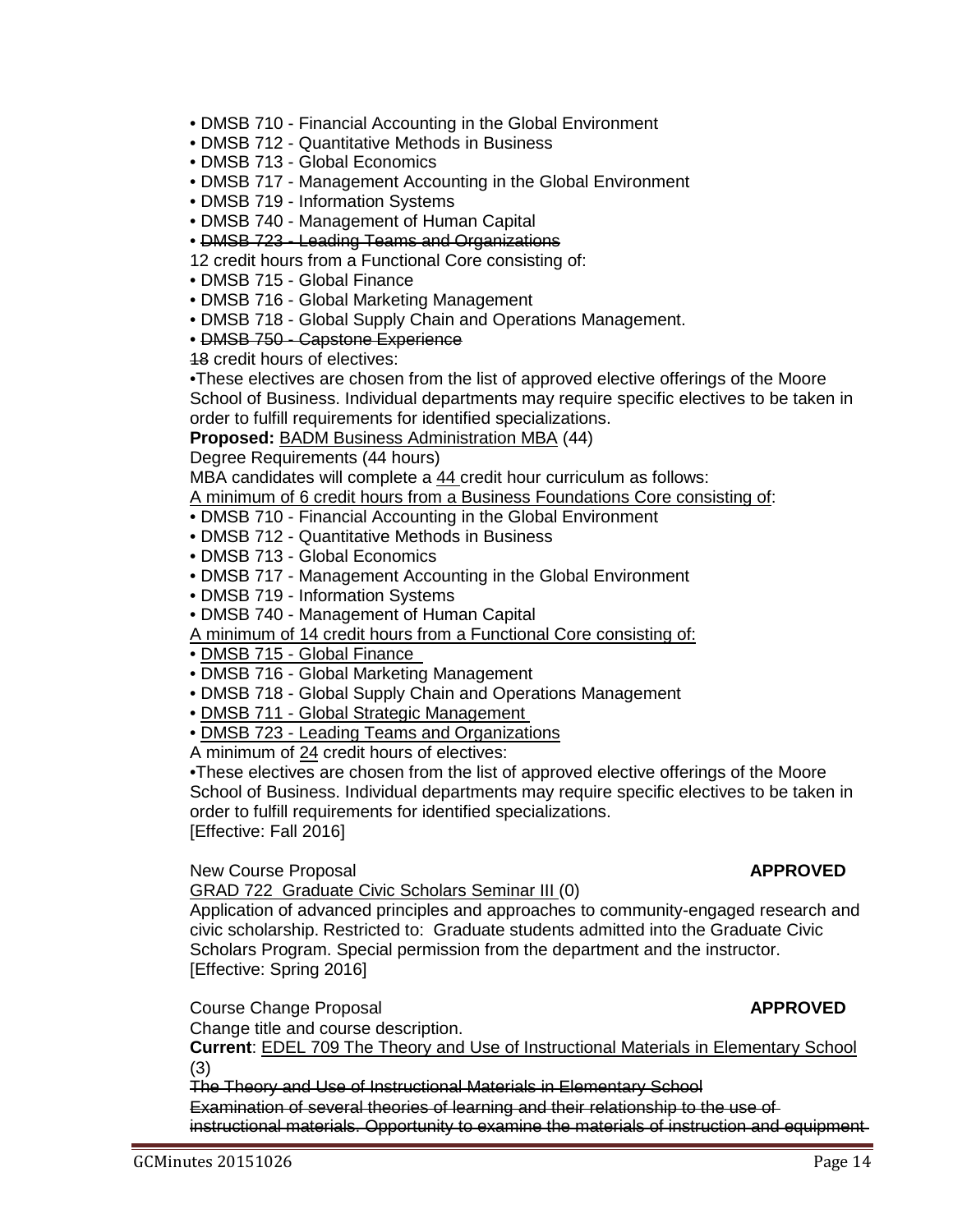in common use in the elementary school. Students must undertake studies in the use or development of instructional materials.

**Proposed**: EDEL 709 Curriculum and Instruction Practices Designed to Teach Content and Literacy Across the Curriculum (3)

An investigation of the beliefs and practices of high quality instructional methods and materials designed to teach elementary readers, writers, mathematicians, scientists and socials scientists. Individual content area instruction will be addressed was well as strategies for genuine integration across the curriculum. Special attention will be devoted to teaching diverse populations including English Language Users, in culturally responsive ways.

[Effective: Fall 2016]

#### New Course Proposal **APPROVED**

EDEX 718 Intensive Practicum in Applied Behavior Analysis (3-6) Principles of applied behavior analysis in the design, delivery, and evaluation of instruction of children and adults in school, home, and community settings. [Effective: Spring 2016]

### Program Change **APPROVED**

Change two policies of the Ph.D. degree in Economics. ECON PhD in Economics (60)

1) To allow students to choose all six Second-Year courses in collaboration with the faculty. Before, three of those courses were stipulated. The new policy allows the students to take advantage of faculty expertise and their own interests.

2) To change our Comprehensive Examination procedure. The change is to make the Comprehensive Exam centered on a research paper and presentation. This is now the norm in our peer institutions. It prepares the student much better for the job market, where a published paper helps secure a good placement.

### **Current:** ECON PhD in Economics (60)

**2. Second-year field courses (18 Hours)**

There will be six field courses offered in the second year. All students will be required to take these six courses. These offerings will take advantage of the department's strengths in international economics and applied microeconomics. The six courses will include international trade, international monetary economics, economic growth and development, and three courses in three separate applied-microeconomics areas (selected from public choice, experimental economics, health economics, industrial economics, microeconomics, and labor economics). The particular course offerings will be announced during the student's first year. Up to two courses may be taken outside the department with the approval of the student's advisory committee and the graduate director. If this option is chosen, the student is required to take the remaining field courses from those offered by the department.

### **3. Examinations - Admission to Candidacy**

Students must successfully complete a written admission-to-candidacy examination following the first year in the program. This examination will cover all economic theorycourses required during the first year in the program and will be constructed and evaluated by a committee of at least three faculty members appointed by the department chair.

### **Comprehensive Examination**

The comprehensive examination will consist of two parts. The written part will be constructed and evaluated by a committee of at least four faculty members appointed by the department chair. It will cover material from the student's second-year field courses.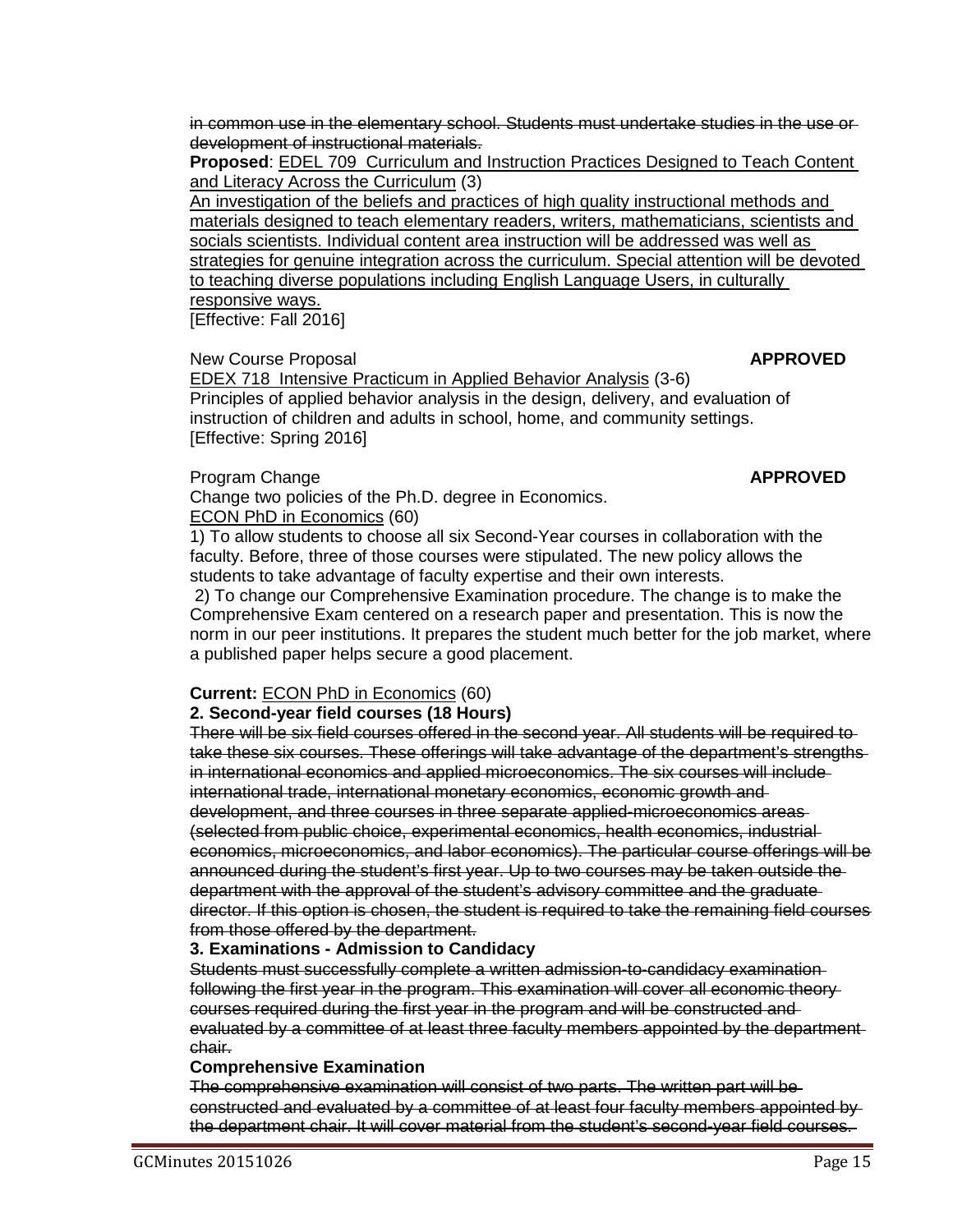The oral part of the exam will also be evaluated by a committee of four faculty members. It will consist of either a defense of the dissertation proposal or a research presentation to the general faculty.

**Proposed:** ECON PhD in Economics (60)

# **2. Second-year field courses (18 Hours)**

There will be six field courses offered in the second year. All students will be required to take these six courses. The course offerings will be jointly determined by student interest and faculty expertise. Up to two courses may be taken outside the department with the approval of the student's advisory committee and the graduate director.

### **3. Examinations - Admission to Candidacy**

Students must successfully complete a written admission-to-candidacy examination following the first year in the program. This examination will cover all economic theory courses required during the first year in the program and will be constructed and evaluated by a committee of at least three faculty members appointed by the department chair.

### **Comprehensive Examination**

Students must write and present a research paper demonstrating knowledge of their chosen fields of study. This paper will count as the comprehensive examination. Students will be supervised by two faculty members who have entered into an agreement with the student, as approved by the department chair. The student will present the initial version of the paper in a seminar to the faculty. This presentation will count as the oral portion of the comprehensive examination. The presentation will be evaluated by a committee of at least four faculty members approved by the department chair, two of whom are the third year paper supervisors. After passing the oral examination, the student will submit the revised written paper to their two third year paper supervisors. This will count as the written portion of the comprehensive exam. [Effective: Fall 2016]

### **Program Change <b>APPROVED APPROVED**

Adding two new courses, a total of 3 credits. These courses together constitute the "Third-Year Seminar", a yearlong course designed to be a practical guide to the writing of a research paper in Economics.

**Current:** ECON Economics, PhD (60)

# **2. Second-year field courses (18 Hours)**

There will be six field courses offered in the second year. All students will be required to take these six courses. These offerings will take advantage of the department's strengths in international economics and applied microeconomics. The six courses will include international trade, international monetary economics, economic growth and development, and three courses in three separate applied-microeconomics areas (selected from public choice, experimental economics, health economics, industrial economics, microeconomics, and labor economics). The particular course offerings will be announced during the student's first year. Up to two courses may be taken outside the department with the approval of the student's advisory committee and the graduate director. If this option is chosen, the student is required to take the remaining field courses from those offered by the department.

### **3. Examinations - Admission to Candidacy**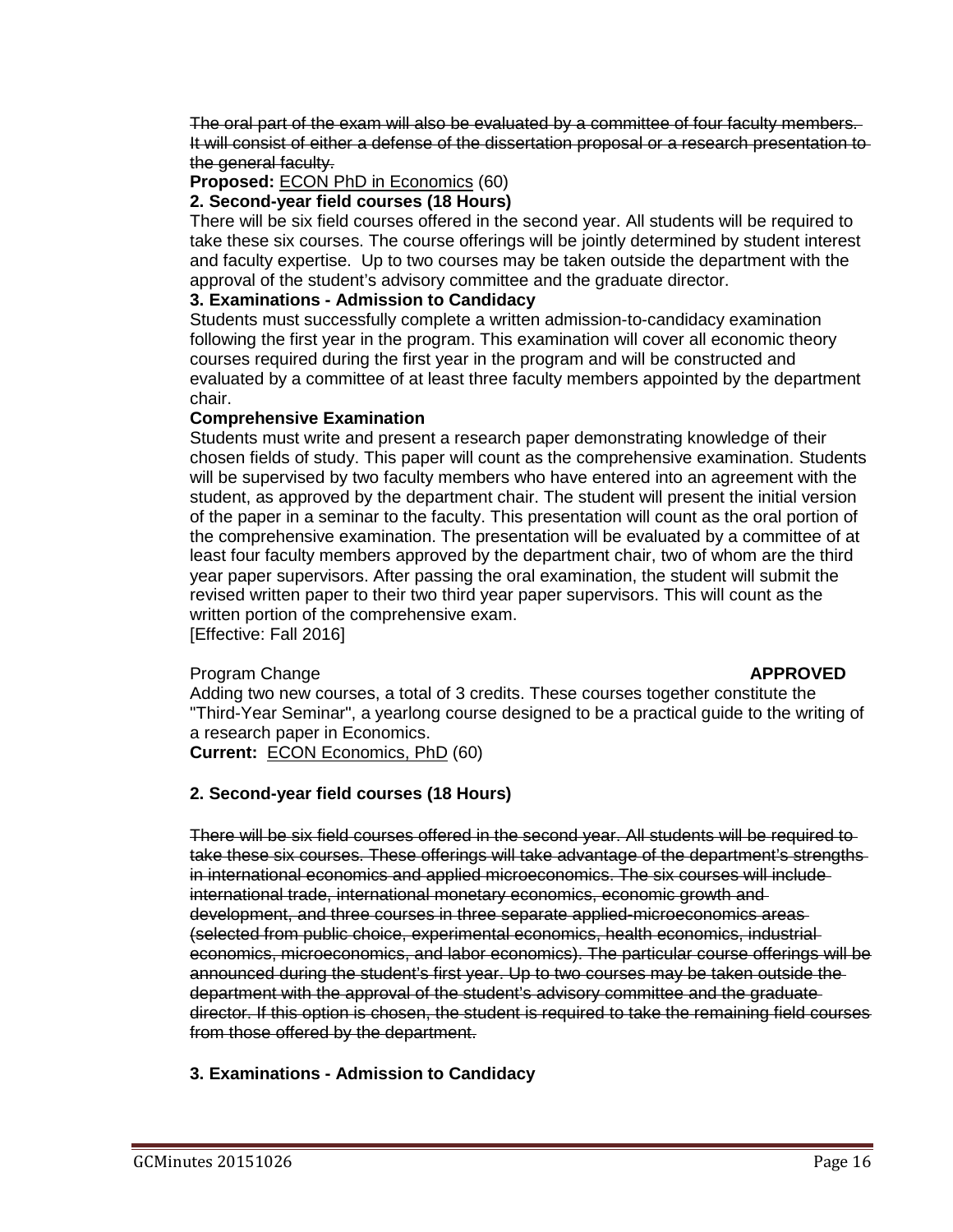Students must successfully complete a written admission-to-candidacy examination following the first year in the program. This examination will cover all economic theorycourses required during the first year in the program and will be constructed and evaluated by a committee of at least three faculty members appointed by the department chair.

### **Comprehensive Examination**

The comprehensive examination will consist of two parts. The written part will be constructed and evaluated by a committee of at least four faculty members appointed by the department chair. It will cover material from the student's second-year field courses. The oral part of the exam will also be evaluated by a committee of four faculty members. It will consist of either a defense of the dissertation proposal or a research presentation to the general faculty.

### **Proposed:** ECON Economics, PhD (60)

### **2. Second-year field courses (18 Hours)**

There will be six field courses offered in the second year. All students will be required to take these six courses. The course offerings will be jointly determined by student interest and faculty expertise. Up to two courses may be taken outside the department with the approval of the student's advisory committee and the graduate director.

### **3. Third-year courses**

In the third year, the student must take the Third-Year Seminar, which consists of a 2 credit Fall course and a 1-credit Spring course. This course is designed to enable the student to conduct a research program in Economics.

#### **4. Examinations - Admission to Candidacy**

Students must successfully complete a written admission-to-candidacy examination following the first year in the program. This examination will cover all economic theory courses required during the first year in the program and will be constructed and evaluated by a committee of at least three faculty members appointed by the department chair.

#### **Comprehensive Examination**

Students must write and present a research paper demonstrating knowledge of their chosen fields of study. This paper will count as the comprehensive examination. Students will be supervised by two faculty members who have entered into an agreement with the student, as approved by the department chair. The student will present the initial version of the paper in a seminar to the faculty. This presentation will count as the oral portion of the comprehensive examination. The presentation will be evaluated by a committee of at least four faculty members approved by the department chair, two of whom are the third year paper supervisors. After passing the oral examination, the student will submit the revised written paper to their two third year paper supervisors. This will count as the written portion of the comprehensive exam. [Effective: Fall 2016]

Course Change Proposal **APPROVED** ECON 840 Economic Growth (3) Add course description-currently missing in bulletin.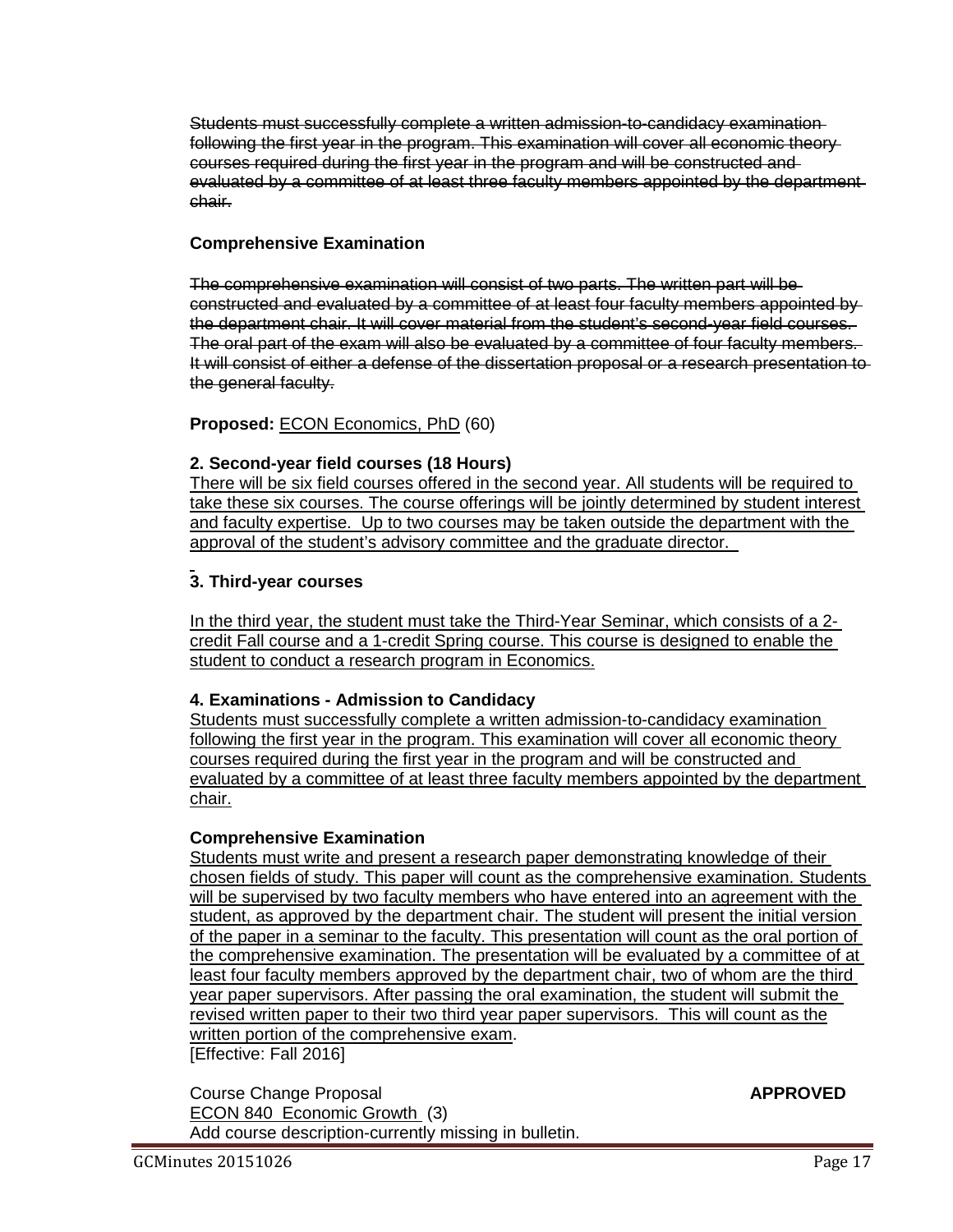competition and growth, will be examined. Techniques of dynamic optimization are used

**Current**: None.

to solve models. Empirical methods will be applied to models of economic growth. [Effective: Fall 2016]

ECON 892 Third Year Seminar 1 (2) Design and execution of a research paper in Economics. Preparation for writing a dissertation in Economics. [Effective: Fall 2016]

New Course Proposal **APPROVED** ECON 893 Third Year Seminar 2 (1) Design and execution of a research paper in Economics. Preparation for writing a dissertation in Economics. [Effective: Fall 2016]

**Course Change Proposal** *APPROVED* Change credits to variable (2-3) **Current:** DMSB 711 Global Strategic Management (2) **Purposed**: DMSB 711 Global Strategic Management (2-3) Focuses on the strategic challenges confronting firms that compete in the global economy. A firm's strategy is its "theory" of how to gain competitive advantage and

compete successfully in the marketplace. The objective of this course is to have an enhanced understanding of the strategic management of an enterprise engaged in international business.

[Effective: Fall 2016]

**Course Change Proposal** *APPROVED* Change credits to variable (2-3) **Current:** DMSB 723 Leading Teams and Organizations (2) **Proposed:** DMSB 723 Leading Teams and Organizations (2-3) Focuses on developing skills to effectively lead teams and manage talent within organizations. The course uses a variety of methods to illustrate ideas and help you develop skills to excel in leadership positions. [Effective: Fall 2016]

**Program Change <b>APPROVED APPROVED** Removed courses that were not appropriate and redundant and added some courses.

**Current:** ITEC Master of Health Information Technology (36)

Degree Requirements (36 Hours)

Students take a combined 36 credit hours of coursework from both the IIT Program and from the Arnold School of Public Health. Students take a core of five courses (15 credithours), three from IIT and two from the Arnold Schools' Department of Health Services Policy and Management. Students then choose five elective courses (15 credit hours), including at least one from Integrated Information Technology and one from the Arnold School of Public Health, and complete an internship of six credit hours.

1. Core Courses (15 credit hours required)

• ITEC 747 - Management of Health Information Systems (3)

#### **Proposed**: Advanced theory of economic growth. Mathematical models of growth, including the neoclassical model, endogenous growth models, and models of imperfect

New Course Proposal **APPROVED**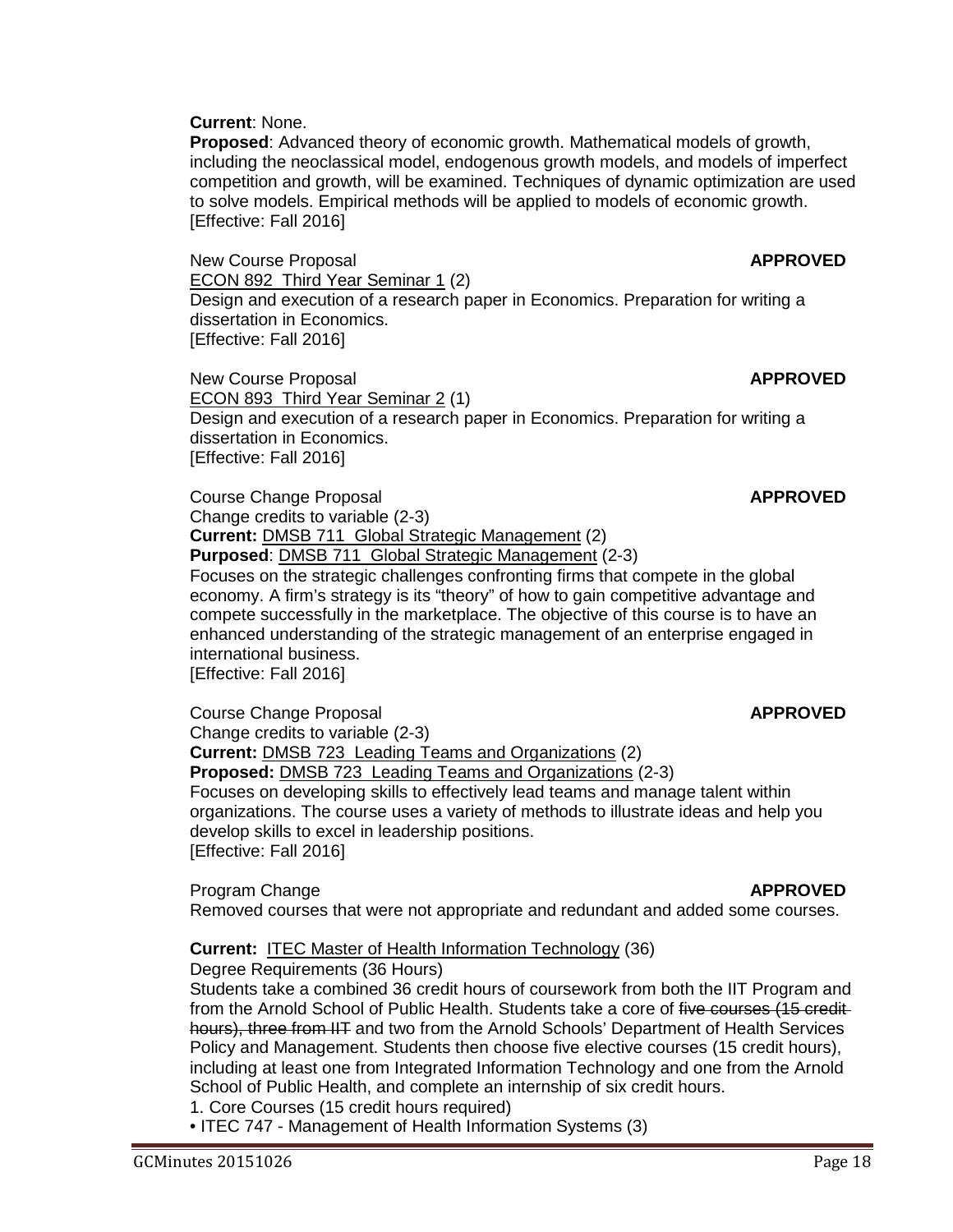- ITEC 752 Systems Analysis & Design for Health Applications (3)
- ITEC 764 Project Management for Health Information (3)
- HSPM 700 Approaches and Concepts for Health Administration. (3)

•HSPM 713 - Information Systems in Health Administration (3)

- 2. Health Electives (any combination of minimum of three to maximum of 12 credit hours)
- BIOS 710 Effective Data Management for Public Health. (3)
- HSPM 712 Health Economics (3)
- HSPM 714 Perspectives in Community Health Organizations (3)
- HSPM 724 Health Law (3)
- HSPM 730 Financing of Health Care. (3)
- HSPM 765 Leadership in Health Care Organizations (6)

3. Information Technology Electives (any combination of minimum of three to maximum of 12 credit hours)

- CSCE 522 Information Security Principles
- ITEC 745 Telecommunications for Health Information Technology (3)
- ITEC 762 Health Information Technology Usability and Interface Design (3)
- ITEC 770 Health Database Systems (3)
- ITEC 775 Large-Scale Health and Information Systems (3)
- ITEC 776 Health Information Technology and Clinical Transformation (3)

**Proposed:** ITEC Master of Health Information Technology (36)

Degree Requirements (36 Hours)

Students take a combined 36 credit hours of coursework from both the IIT Department and from the Arnold School of Public Health. Students take a core of six courses (18 credit hours), four from IIT and two from the Arnold School's Department of Health Services Policy and Management. Students then choose four elective courses (12 credit hours), including at least one from Integrated Information Technology and one from the Arnold School of Public Health, and complete an internship of six credit hours.

- 1. Core Courses (18 credit hours required)
- ITEC 747 Management of Health Information Systems (3)
- ITEC 752 Systems Analysis & Design for Health Applications (3)
- ITEC 764 Project Management for Health Information (3)
- ITEC 770 Health Database Systems (3)
- HSPM 700 Approaches and Concepts for Health Administration. (3)
- HSPM 768 Health Services Administration II (3)
- 2. Health Electives (any combination of minimum of three to maximum of 9 credit hours)
- BIOS 710 Effective Data Management for Public Health (3)
- HSPM 711 Health Politics (3)
- HSPM 712 Health Economics (3)
- HSPM 726 Applied Public Health Law for Administrators (3)
- HSPM 730 Financing of Health Care (3)
- HSPM 769 Organizational Behavior (3)
- HSPM 777 Healthcare Policy and Principles of Health Insurance
- HSPM 791 Special Topics (3)

3. Information Technology Electives (any combination of minimum of three to maximum of 9 credit hours)

- ITEC 590 Special Topics in Integrated Information Technology
- ITEC 743 Health Information Privacy and Security (3)
- ITEC 745 Telecommunications for Health Information Technology (3)
- ITEC 762 Health Information Technology Usability and Interface Design (3)
- ITEC 775 Large-Scale Health and Information Systems (3)
- ITEC 776 Health Information Technology and Clinical Transformation (3)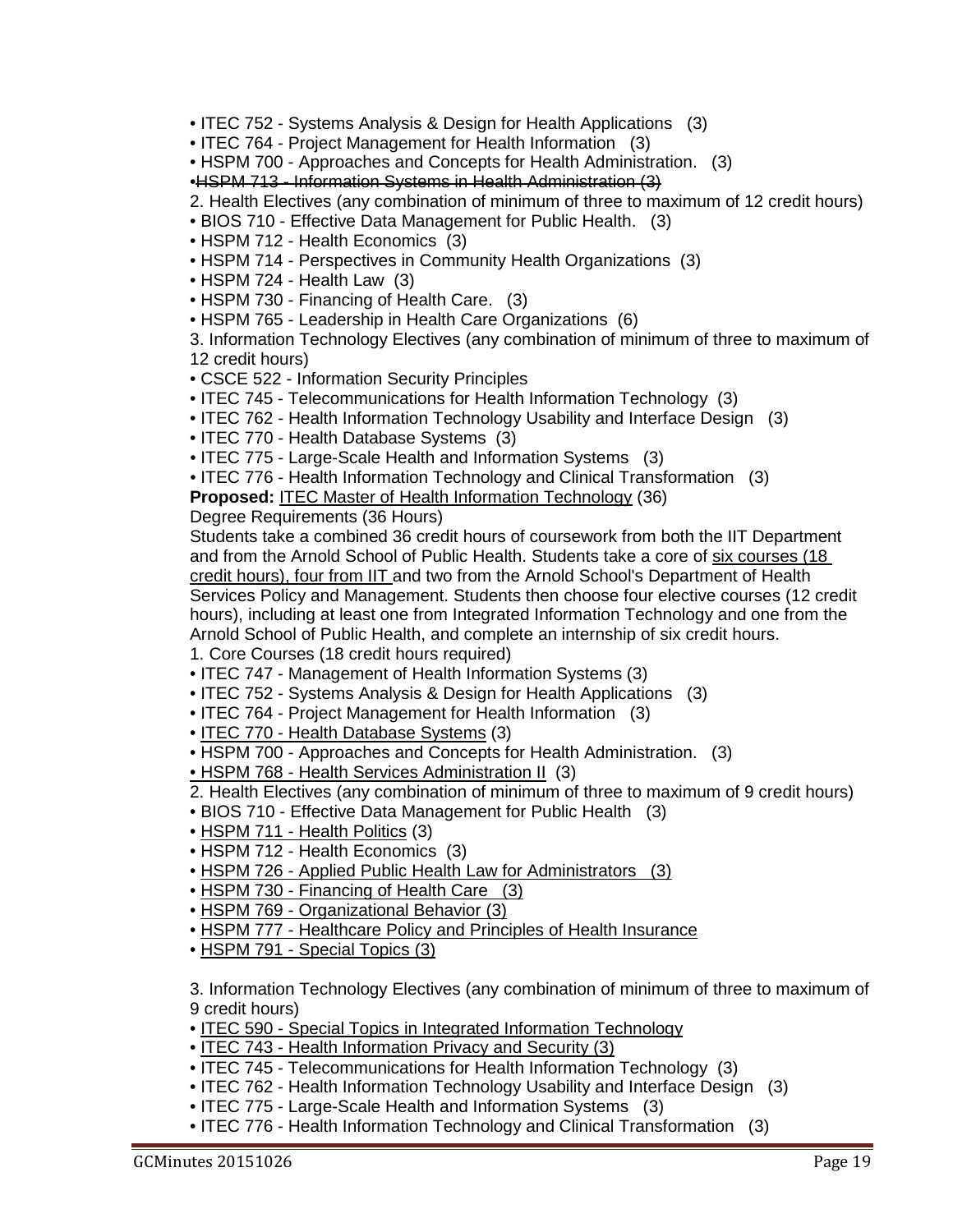**Course Change Proposal** *APPROVED* Change course to distance delivery. RETL 745 International Retailing (3) [Effective: Summer 2017]

Course Change Proposal **APPROVED** Change course to distance delivery. RETL 747 Strategies in Retailing (3)

[Effective: Fall 2016]

# Program Change

Change MGMT 721 to a core course. **APPROVED**

Employment Relations Law (MGMT 721) has been an elective in the MHR, but functionally every student takes it and we encourage all students to take it. Further, in order to comply with the leading national organization in HR (Society of Human Resources Management), this course needs to be a Core course. As a result of moving this course to a Core course, the requirement for electives has changed, and thus there is no need to include a section on "Electives". The other courses previously listed as electives were therefore moved to "Business Foundation Coursework". This change also necessitates the change in required course hours. By implementing this change, the MHR program will receive additional exposure in the professional market, and will align us better with peer-institutions. SHRM will include our program on their website with other schools that meet their guidelines—schools that we compete with for students.

# **Current:** MGMT Master of Human Resources (45)

# Human Resources, M.H.R.

The Master of Human Resources program is designed to train individuals for careers as human resource professionals. Because of the increasingly complex and sophisticated nature of the profession, both business foundation courses and a high degree of specialization in the human resource area are needed in order to meet the needs of employers.

The M.H.R. program ensures students achieve the necessary specialized training through 24 hours of required coursework in human resource management, three hours of elective course work, and a six semester-hour internship or practicum experience related to human resources. The M.H.R. program also ensures that students have the necessary exposure to business foundation areas through 12 semester hours selected from coursework in accounting, economics, finance, management science, and marketing. **Proposed:** MGMT Master of Human Resources (45)

# Human Resources, M.H.R.

The Master of Human Resources program is designed to train individuals for careers as human resource professionals. Because of the increasingly complex and sophisticated nature of the profession, both business foundation courses and a high degree of specialization in the human resource area are needed in order to meet the needs of employers.

The M.H.R. program ensures students achieve the necessary specialized training through 27 hours of required coursework in human resource management, and a six semester-hour internship or practicum experience related to human resources. The M.H.R. program also ensures that students have the necessary exposure to business foundation areas through 12 semester hours selected from coursework in accounting, economics, finance, management science, and marketing. [Effective: Fall 2016]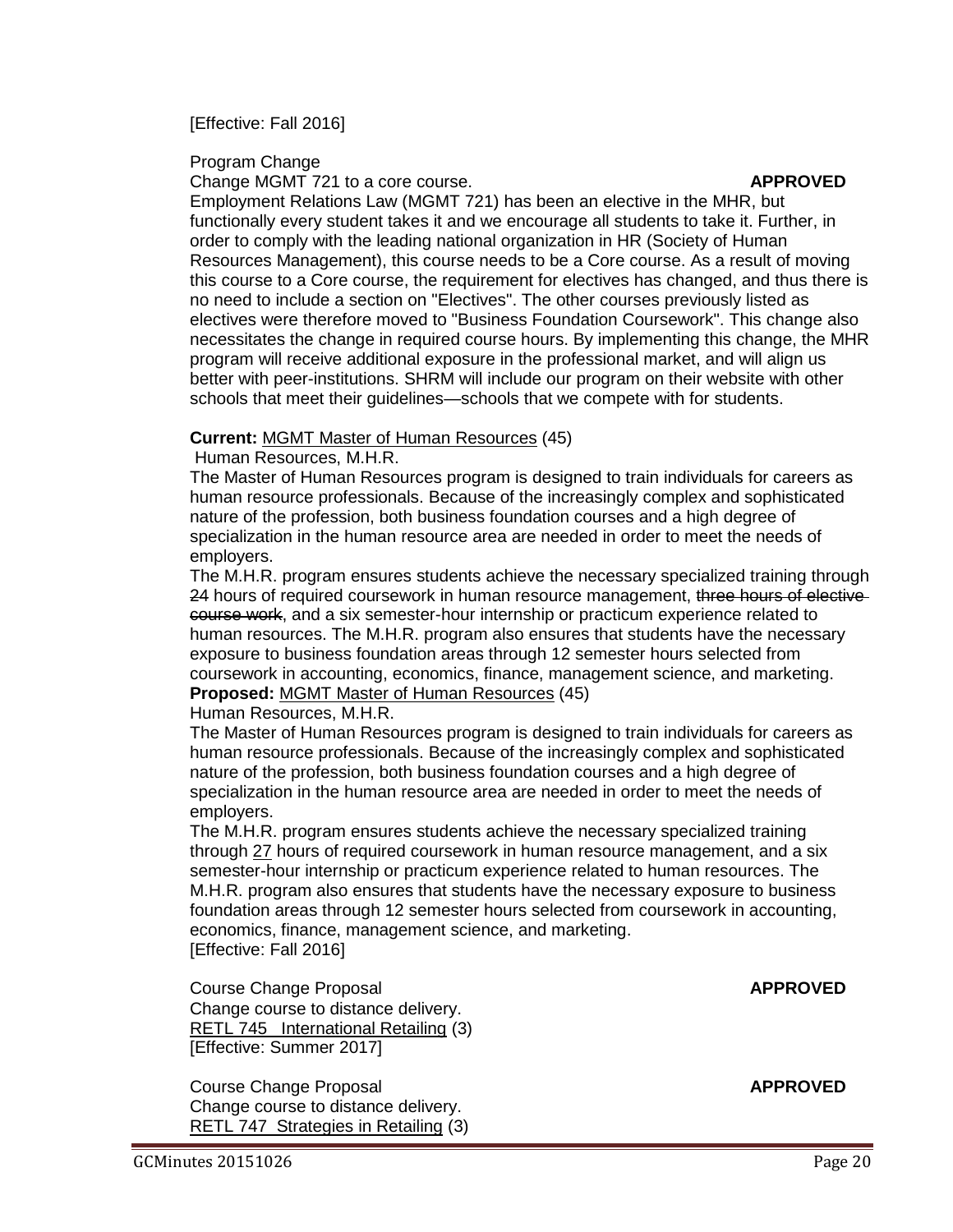[Effective: Summer 2017]

Program Change **APPROVED**

Add a new course.

The Experimental Program has added a new course for an additional module (PSYC 702E) entitled Experimental Design. Students in the **M.A. and Ph.D. Experimental programs** will be permitted to take this module to satisfy their 12 hour requirement for foundational courses.

**Current:** PSYC Experimental Psychology, M.A. (30)

Degree Requirements (30 Hours)

At least 15 hours must be 700 level or above.

Required courses are:

3 hours of quantitative courses

12 Hours from:

•PSYC 702B - Basics of Cognitive Psychology

•PSYC 702C - Basics of Developmental Psychology

•PSYC 702D - Basics of Learning and Motivation

•PSYC 702A - Basics of Neuroscience

•PSYC 703D - Integration across Areas of Psychology

•PSYC 703A - Integration across Cognitive Psychology and Neuroscience

•PSYC 703C - Integration across Developmental and Cognitive Psychology

•PSYC 703B - Integration across Developmental Psychology, Cognitive Psychology, and Neuroscience.

With the approval of their advisory committee,

Students may take one course from PHPH 752A, PHPH 752B, PHPH 752C,

PHPH 752D, PHPH 752E, PHPH 752F, or PHPH 752G, instead of one of the courses from PSYC 702A, B, C, and D or PSYC 703A, B, C, and D.

**Proposed:** PSYC Experimental Psychology, M.A. (30)

Degree Requirements (30 Hours)

At least 15 hours must be 700 level or above.

Required courses are:

3 hours of quantitative courses

12 Hours from:

•PSYC 702B - Basics of Cognitive Psychology

•PSYC 702C - Basics of Developmental Psychology

•PSYC 702D - Basics of Learning and Motivation

•PSYC 702A - Basics of Neuroscience

•PSYC 702E - Experimental Design

•PSYC 703D - Integration across Areas of Psychology

•PSYC 703A - Integration across Cognitive Psychology and Neuroscience

•PSYC 703C - Integration across Developmental and Cognitive Psychology

•PSYC 703B - Integration across Developmental Psychology, Cognitive Psychology, and Neuroscience.

With the approval of their advisory committee,

Students may take one course from PHPH 752A, PHPH 752B, PHPH 752C, PHPH 752D, PHPH 752E, PHPH 752F, or PHPH 752G, instead of one of the courses from PSYC 702A, B, C, and D or PSYC 703A, B, C, and D. [Effective: Fall 2016]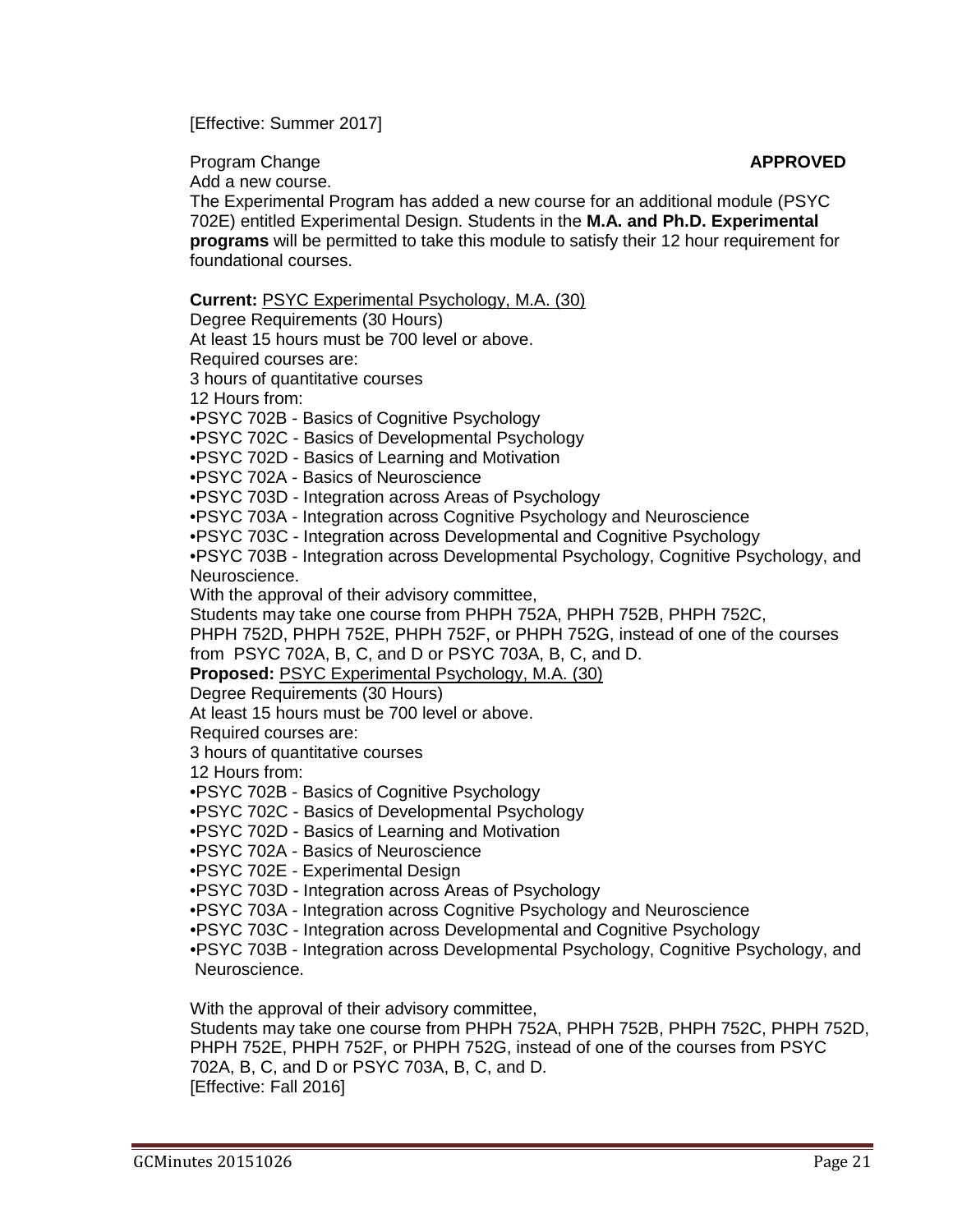**Program Change**  APPROVED **APPROVED** 

Add a new course.

The Experimental Program has added a new course entitled Experimental Design (PSYC 702E). This course must be listed as a class which can be taken for credit as part of the module requirements. Students in the **M.A. and Ph.D. Experimental programs** will be permitted to take this module to satisfy their 12 hour requirement for these foundational courses.

# **Current:** PSYC Experimental Psychology, PhD (60)

Course work includes 9 credit hours of research methods and quantitative courses, 12 hours of [PSYC 702A,](http://bulletin.sc.edu/preview_program.php?catoid=90&poid=8209&returnto=11038#tt6715) [PSYC 702B,](http://bulletin.sc.edu/preview_program.php?catoid=90&poid=8209&returnto=11038#tt2863) [PSYC 702C,](http://bulletin.sc.edu/preview_program.php?catoid=90&poid=8209&returnto=11038#tt4466) and [PSYC 702D](http://bulletin.sc.edu/preview_program.php?catoid=90&poid=8209&returnto=11038#tt7290) or [PSYC 703A,](http://bulletin.sc.edu/preview_program.php?catoid=90&poid=8209&returnto=11038#tt6674) [PSYC](http://bulletin.sc.edu/preview_program.php?catoid=90&poid=8209&returnto=11038#tt5800)  [703B,](http://bulletin.sc.edu/preview_program.php?catoid=90&poid=8209&returnto=11038#tt5800) [PSYC 703C,](http://bulletin.sc.edu/preview_program.php?catoid=90&poid=8209&returnto=11038#tt6490) and [PSYC 703D,](http://bulletin.sc.edu/preview_program.php?catoid=90&poid=8209&returnto=11038#tt2030) 2 hours of ethics courses, and a minimum of 25 hours of approved elective and complementary courses. At least 6 hours of the complementary course work must be taught by someone other than the student's major professor. With the approval of their advisory committee, students may take one course from [PHPH 752B,](http://bulletin.sc.edu/preview_program.php?catoid=90&poid=8209&returnto=11038#tt356) [PHPH 752B,](http://bulletin.sc.edu/preview_program.php?catoid=90&poid=8209&returnto=11038#tt5285) [PHPH 752C,](http://bulletin.sc.edu/preview_program.php?catoid=90&poid=8209&returnto=11038#tt7288) [PHPH 752D,](http://bulletin.sc.edu/preview_program.php?catoid=90&poid=8209&returnto=11038#tt8922) [PHPH 752E,](http://bulletin.sc.edu/preview_program.php?catoid=90&poid=8209&returnto=11038#tt8333) [PHPH 752F,](http://bulletin.sc.edu/preview_program.php?catoid=90&poid=8209&returnto=11038#tt3285) or [PHPH 752G,](http://bulletin.sc.edu/preview_program.php?catoid=90&poid=8209&returnto=11038#tt9681) instead of one of the courses from PSYC 702A, B, C, and D or PSYC 703A, B, C, and D. Approval of elective and complementary courses is by the student's advisory committee.

# **Proposed:** PSYC Experimental Psychology, PhD (60)

Course work includes 9 credit hours of research methods and quantitative courses, 12 hours of [PSYC 702A,](http://bulletin.sc.edu/preview_program.php?catoid=90&poid=8209&returnto=11038#tt6715) [PSYC 702B,](http://bulletin.sc.edu/preview_program.php?catoid=90&poid=8209&returnto=11038#tt2863) [PSYC 702C,](http://bulletin.sc.edu/preview_program.php?catoid=90&poid=8209&returnto=11038#tt4466) [PSYC 702D](http://bulletin.sc.edu/preview_program.php?catoid=90&poid=8209&returnto=11038#tt7290) and 702E or [PSYC](http://bulletin.sc.edu/preview_program.php?catoid=90&poid=8209&returnto=11038#tt6674)  [703A,](http://bulletin.sc.edu/preview_program.php?catoid=90&poid=8209&returnto=11038#tt6674) [PSYC 703B,](http://bulletin.sc.edu/preview_program.php?catoid=90&poid=8209&returnto=11038#tt5800) [PSYC 703C,](http://bulletin.sc.edu/preview_program.php?catoid=90&poid=8209&returnto=11038#tt6490) and [PSYC 703D,](http://bulletin.sc.edu/preview_program.php?catoid=90&poid=8209&returnto=11038#tt2030) 2 hours of ethics courses, and a minimum of 25 hours of approved elective and complementary courses. At least 6 hours of the complementary course work must be taught by someone other than the student's major professor. With the approval of their advisory committee, students may take one course from [PHPH 752B,](http://bulletin.sc.edu/preview_program.php?catoid=90&poid=8209&returnto=11038#tt356) [PHPH 752B,](http://bulletin.sc.edu/preview_program.php?catoid=90&poid=8209&returnto=11038#tt5285) [PHPH 752C,](http://bulletin.sc.edu/preview_program.php?catoid=90&poid=8209&returnto=11038#tt7288) [PHPH 752D,](http://bulletin.sc.edu/preview_program.php?catoid=90&poid=8209&returnto=11038#tt8922) [PHPH 752E,](http://bulletin.sc.edu/preview_program.php?catoid=90&poid=8209&returnto=11038#tt8333) [PHPH](http://bulletin.sc.edu/preview_program.php?catoid=90&poid=8209&returnto=11038#tt3285)  [752F,](http://bulletin.sc.edu/preview_program.php?catoid=90&poid=8209&returnto=11038#tt3285) or [PHPH 752G,](http://bulletin.sc.edu/preview_program.php?catoid=90&poid=8209&returnto=11038#tt9681) instead of one of the courses from PSYC 702A, B, C, and D or PSYC 703A, B, C, and D. Approval of elective and complementary courses is by the student's advisory committee.

[Effective: Fall 2016]

# Program Change **APPROVED**

Re-structured our practicum requirements.

As a result of the Clinical-Community Ph.D. Program's site visit by the American Psychological Association, we have re-structured our practicum requirements to mandate that all of the 12 hours of practicum must be clinically focused (PSYC 782, PSYC 830, PSYC 827, PSYC 835) and we will offer the community practicum courses as electives. The new PSYC 760 Ethics course is offered for three credits, not four as was previously listed in the bulletin. The course descriptions should match the course titles listed in the Grad School bulletin. Changes under the heading "Other Program Requirements" are intended to reflect current practice; the specialty comprehensive exam is no longer a requirement. All other material relating to program description and requirements remains unchanged.

**Current:** PSYC Clinical-Community Psychology, PhD (81)

Core Psychology Courses (19 hours)

•Quantitative methods and research design PSYC 709, 710: 6 hours

•Psychometrics and psychological testing PSYC 761: 3 hours

•Biological bases of behavior PSYC 702A: 2 hours

•Learning PSYC 702D or cognitive bases of behavior PSYC 702B : 2 hours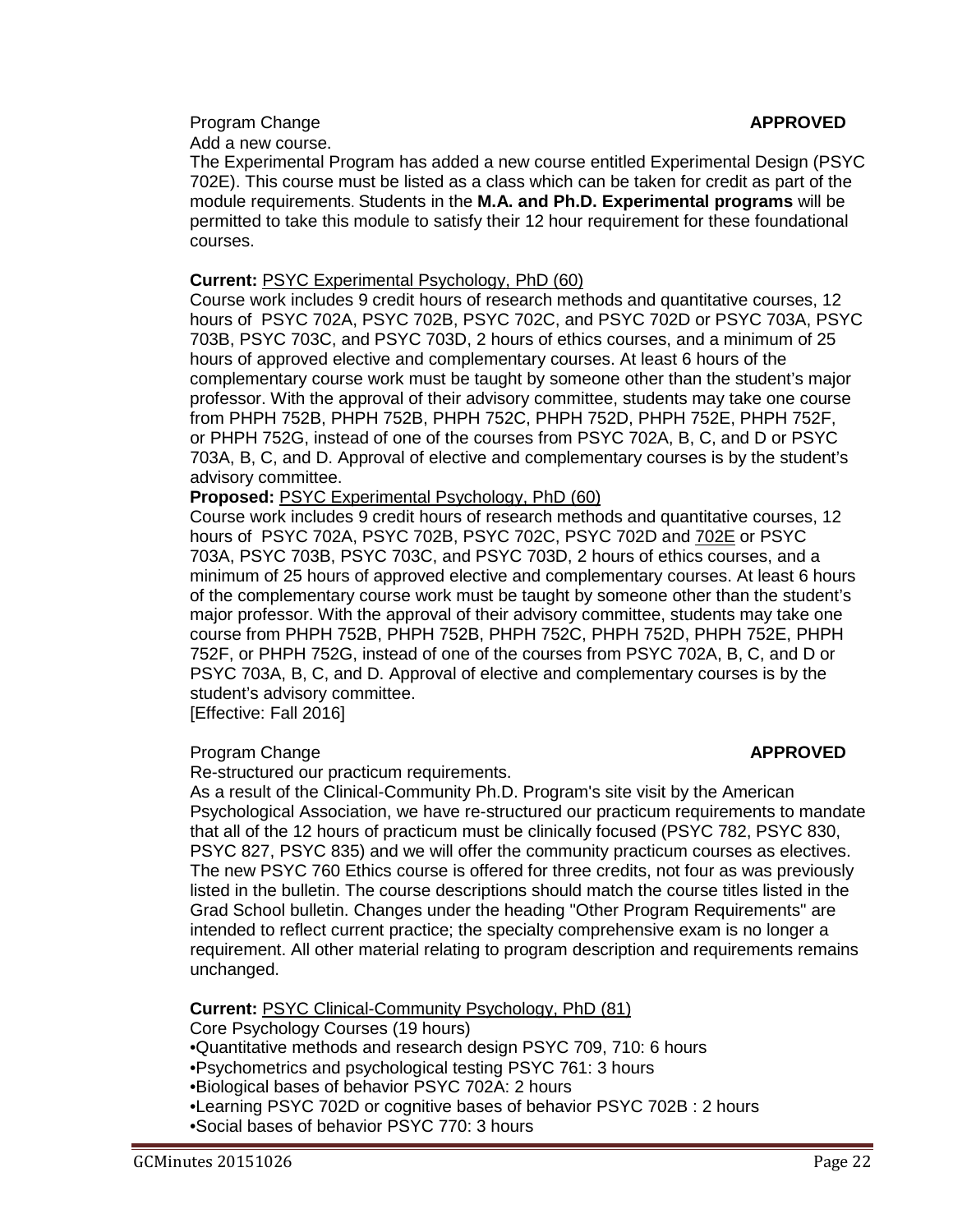•Foundations in Developmental Psychology PSYC 820: 3 hours Research Courses (23 hours)

•Research methods course PSYC 772: 3 hours

•Individual research apprenticeship first year PSYC 773: 2 hours

•Thesis preparation second year PSYC 799: 6 hours

•Doctoral Research and Dissertation Preparation PSYC 899: 12 hours

Specialty Content Courses (18 hours)

•Psychological interventions PSYC 725: 3 hours

•Lifespan psychopathology and resilience: 3 hours Foundations of community psychology PSYC 726: 3 hours

•Foundations of community psychology PSYC 727: 3 hours

•Seminar in community psychology PSYC 742 PSYC 745 PSYC 777 PSYC 783 PSYC 845: 3 hours

•Ethics and issues in clinical-community psychology: 4 hours

•Social inequality and psychology PSYC 749: 3 hours

Practicum courses (12 hours)

•Intervention practica, 2 of 3 series, PSYC 782/830, PSYC 827/835, PSYC 829,839: 12 hours

**Proposed:** PSYC Clinical-Community Psychology, PhD (81)

Core Psychology Courses (19 hours)

•Basic Quantitative Methods in the Analysis of Behavioral Data PSYC 709, 710: 6 hours •Psychological Assessment I PSYC 761: 3 hours

•Basics of Neuroscience PSYC 702A: 2 hours

•Basics of Learning and Motivation PSYC 702D or Basics of Cognitive Psychology PSYC 702B: 2 hours

•Survey of Social Psychology PSYC 770: 3 hours

•Seminar in Developmental Psychology PSYC 820: 3 hours

Research Courses (23 hours)

•Research methods course PSYC 772: 3 hours

•Individual research apprenticeship first year PSYC 773: 2 hours

•Thesis preparation second year PSYC 799: 6 hours

•Doctoral Research and Dissertation Preparation PSYC 899: 12 hours

Specialty Content Courses (18 hours)

•Psychological interventions PSYC 725: 3 hours

•Lifespan psychopathology and resilience: 3 hours Foundations of community psychology PSYC 726: 3 hours

•Foundations of community psychology PSYC 727: 3 hours

•Seminar in community psychology PSYC 742 PSYC 745 PSYC 777 PSYC 783 PSYC 845: 3 hours

•Ethics and issues in clinical-community psychology: PSYC 760 3 hours

•Social inequality and psychology PSYC 749: 3 hours

Practicum courses (12 hours)

•Intervention practica, 1 or 2 of 2 series, PSYC 782/830, PSYC 827/835, 12 hours [Effective: Fall 2016]

New Course Proposal **APPROVED**

PSYC 702E Experimental Design (2)

Basic principles of sound experimental design, including such topics as internal and external validity, subject selection factors, and techniques for reducing sampling error and minimizing bias. Covers practical limitations to ideal experimental design and the identification of design conventions specific to the students' field of study. [Effective: Fall 2016]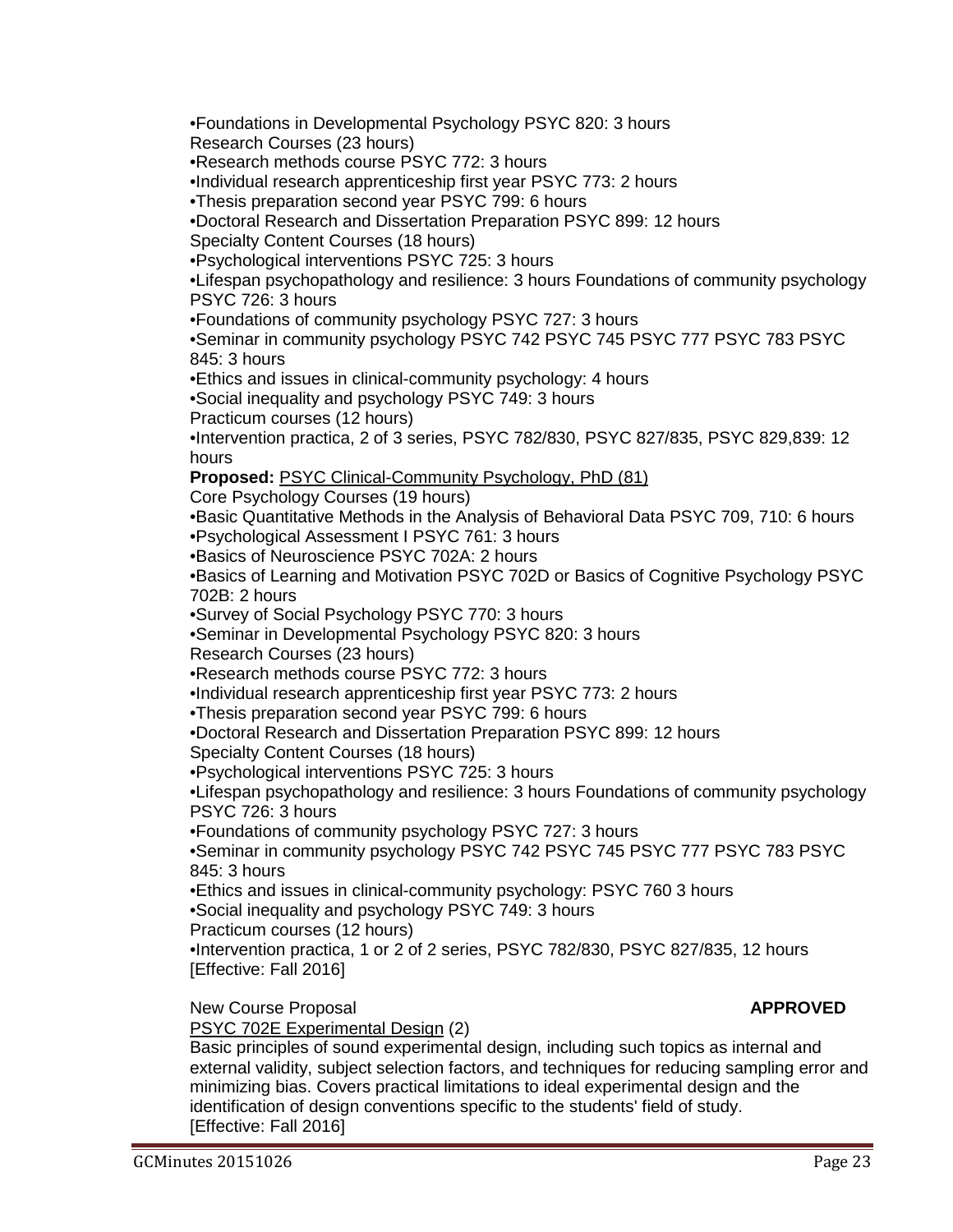**Course Change Proposal** *APPROVED* Add a prerequisite.

**Current:** PSYC 709 Basic Quantitative Methods in the Analysis of Behavioral Data I (3) Quantitative methods for graduate students in psychology and other behavioral sciences. Emphasizes logical/intuitive understanding of the basic techniques, focuses heavily on the application of these methods to psychological research. Three lecture/discussion hours and a one-hour scheduled lab per week.

**Proposed:** PSYC 709 Basic Quantitative Methods in the Analysis of Behavioral Data I (3)

Quantitative methods for graduate students in psychology and other behavioral sciences. Emphasizes logical/intuitive understanding of the basic techniques, focuses heavily on the application of these methods to psychological research. Three lecture/discussion hours and a one-hour scheduled lab per week.

[Prereq: An introductory course in statistics, psychology or mathematics] [Effective: Fall 2016]

**Course Change Proposal** *APPROVED* Add a prerequisite.

**Current:** PSYC 710 Basic Quantitative Methods in the Analysis of Behavioral Data II (3) PSYC 709 & PSYC 710, Basic Quantitative Methods in the Analysis of Behavioral Data I & II, are taken by all first year students in the three psychology doctoral programs: Clinical-Community, School and Experimental. These are very important foundational courses for our students and they are usually at capacity so we wish to restrict registration for these classes to students in our department only. If students from other departments wish to take these classes, they must get departmental permission.

**Proposed:** PSYC 710 Basic Quantitative Methods in the Analysis of Behavioral Data II (3)

PSYC 709 & PSYC 710, Basic Quantitative Methods in the Analysis of Behavioral Data I & II, are taken by all first year students in the three psychology doctoral programs: Clinical-Community, School and Experimental. These are very important foundational courses for our students and they are usually at capacity so we wish to restrict registration for these classes to students in our department only. If students from other departments wish to take these classes, they must get departmental permission.

[Prereq: PSYC 709]

[Effective: Fall 2016]

Program Change

Change credit hours from 65 to 68. INTB International MBA (65) **APPROVED**

The degree program prepares its graduates for global business careers. Each graduate has the opportunity to develop competency in a second language and will complete a rigorous program of graduate business study, develop an understanding of another culture and business environment, and integrate academic course work through the experience of an extensive internship. Each candidate for the degree is admitted to a language track or the global track. The language selected determines the culture to be studied and the region of the world where the internship is located. Language tracks currently offered are French, German, Italian, Portuguese, and Spanish (two-year programs), and Arabic, Chinese, and Japanese (three-year programs). Rather than learn another language, students in the global track pursue additional course work that focuses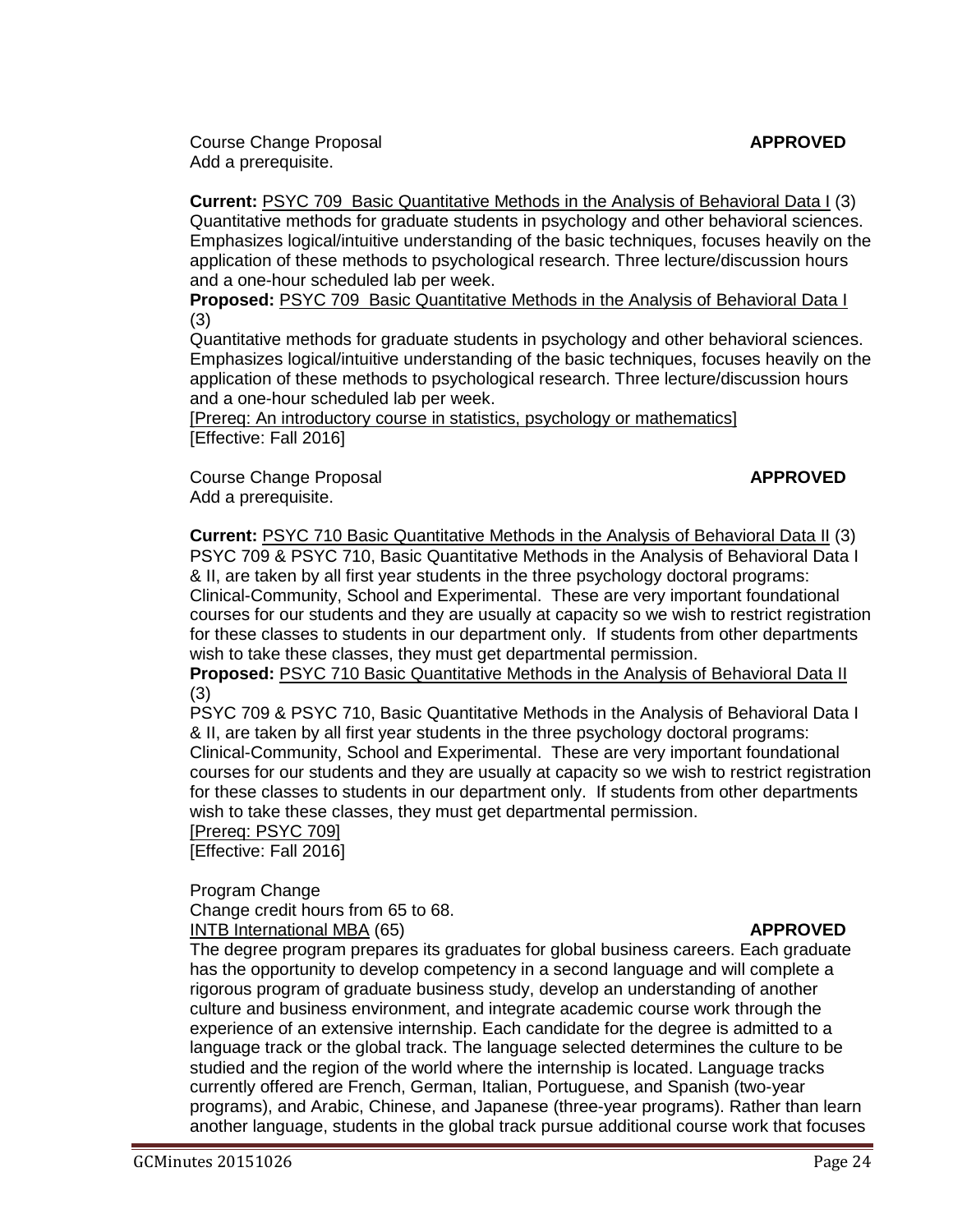on the political, economic, and business factors affecting the investment climate of various regions of the world. The program must be taken on a full-time basis, with classes beginning each July. The courses in the program are taken in sequence over a two- or three-year period, depending on the track to which the candidate is admitted.

# **Current:** INTB International MBA (65)

Language Track

Degree Requirements (65 Hours)

The Language Track consists of, but is not limited to, Arabic, Chinese, Japanese, Spanish, French, German and Portuguese.

Candidates in the language tracks will complete a 65-credit-hour curriculum as follows: At least six credit hours from the following list of courses:

- DMSB 710 Financial Accounting in the Global Environment
- DMSB 712 Quantitative Methods in Business
- DMSB 713 Global Economics
- DMSB 717 Management Accounting in the Global Environment
- DMSB 719 Information Systems
- DMSB 723 Leading Teams and Organizations
- DMSB 740 Management of Human Capital

All of the following courses (41 credit hours):

- DMSB 700 Language Training in International Business I
- DMSB 703 Language Training in International Business II
- DMSB 705 Language Training in International Business III
- DMSB 706A Globalization, Culture and the Business Environment
- DMSB 706B Internship in International Business
- DMSB 711 Global Strategic Management
- DMSB 714 Managing the Multinational Enterprise
- DMSB 715 Global Finance
- DMSB 716 Global Marketing Management
- DMSB 718 Global Supply Chain and Operations Management
- DMSB 741 Comparative Institutional Systems
- DMSB 750 Capstone Experience

### **Proposed:** INTB International MBA (68)

Language Track, Degree Requirements (68 Hours)

The Language Track consists of, but is not limited to, Arabic, Chinese, Japanese,

Spanish, French, German and Portuguese.

Candidates in the language tracks will complete a 68 credit hour curriculum as follows:

A minimum of 6 credit hours from a Business Foundations Core consisting of:

- DMSB 710 Financial Accounting in the Global Environment
- DMSB 712 Quantitative Methods in Business
- DMSB 713 Global Economics
- DMSB 717 Management Accounting in the Global Environment
- DMSB 719 Information Systems
- DMSB 740 Management of Human Capital

A minimum of 41 credit hours from the following courses:

- DMSB 700 Language Training in International Business I
- DMSB 703 Language Training in International Business II
- DMSB 705 Language Training in International Business III
- DMSB 706A Globalization, Culture and the Business Environment
- DMSB 706B Internship in International Business
- DMSB 711 Global Strategic Management
- DMSB 714 Managing the Multinational Enterprise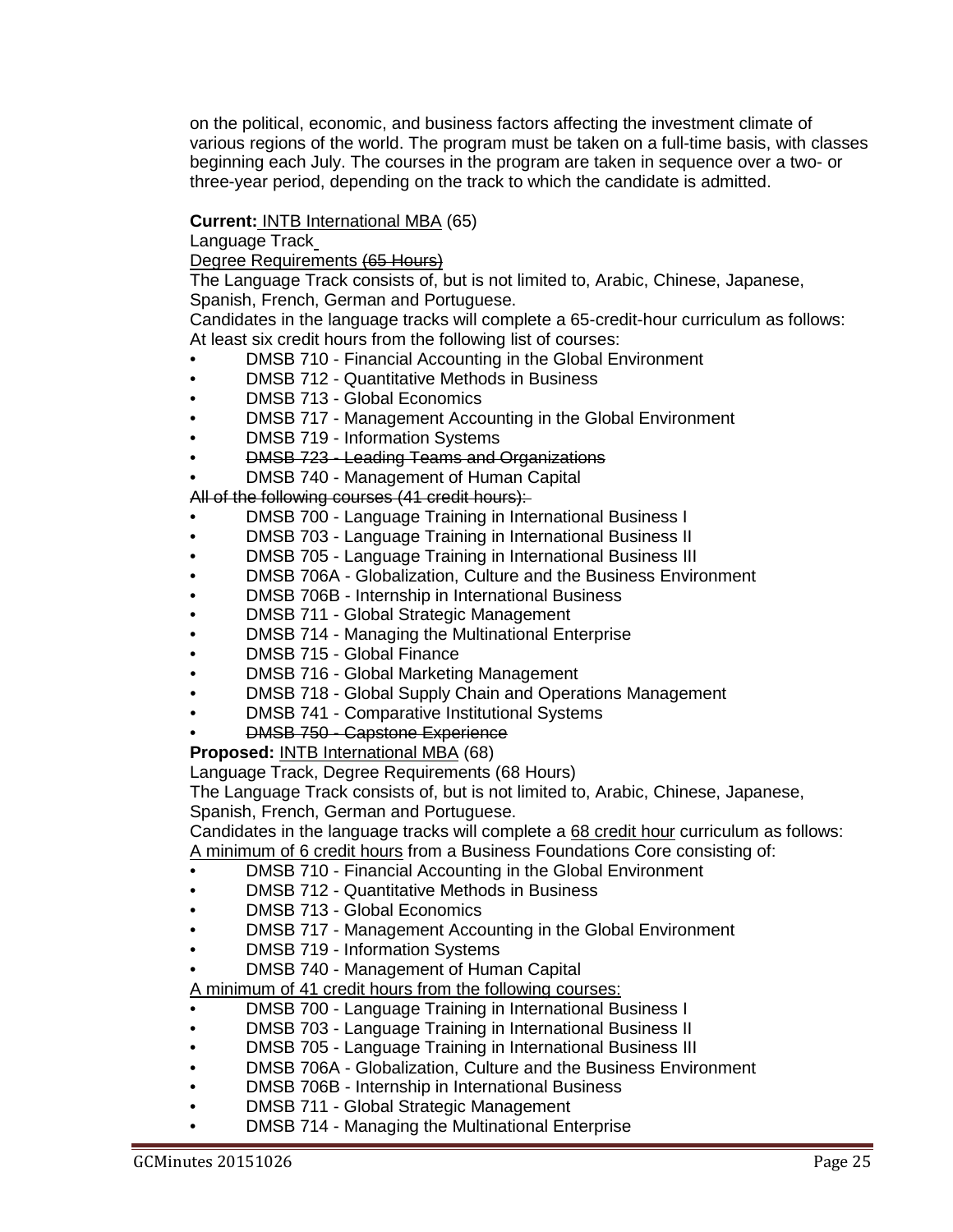- DMSB 715 Global Finance
- DMSB 716 Global Marketing Management
- DMSB 718 Global Supply Chain and Operations Management.
- DMSB 723 Leading Teams and Organizations
- DMSB 741 Comparative Institutional Systems

### Note:

Candidates in the Arabic, Chinese, and Japanese tracks must also complete a prescribed overseas curriculum to meet the degree requirements. These three language tracks are full-time programs that normally require 36 months to complete. Students spend approximately one-and-a-half years abroad developing language competency and cultural understanding and completing their internship. [Effective: Fall 2016]

Program Change **APPROVED**

Change bulletin language and program requirements.

**Current:** INTB Executive International MBA (48)

Applicants will normally be expected to have an undergraduate degree and 5 years of work experience. The Graduate Management Admission Test (GMAT) or the PAEP (Prueba de Admision a Estudios de Postgrado) is required of all students. Applicants whose native language is not English must submit TOEFL/IELTS scores. Prospective students must also submit a resume, statement of purpose, two letters of recommendation, and transcripts of undergraduate and graduate work for each university attended.

Applicants must submit a Moore School of Business application and an application form from the Tec de Monterrey-Guadalajara M.B.A. office. Prior to obtaining admission to the joint degree program, students must be admitted to both institutions.

Please visit the Moore School of Business website for admissions information.

#### Degree Requirements (48 Hours)

The required course work consists of 48 credit hours:

Ten Core Courses (30 Hours)

- DMSB 710 Financial Accounting in the Global Environment
- DMSB 717 Management Accounting in the Global Environment
- DMSB 712 Quantitative Methods in Business
- ECON 720 Managerial Economics
- DMSB 715 Global Finance
- MBAD 702 Strategic Management
- MGMT 770 Competing through People
- DMSB 718 Global Supply Chain and Operations Management.
- MKTG 708 Customer Relationship Management and Data Mining
- DMSB 716 Global Marketing Management

#### **Global Business Issues Seminar (3 Hour)**

- DMSB 725 Global Business Issues
- International Management Seminar (3 Hours)
- DMSB 714 Managing the Multinational Enterprise

#### **Proposed:**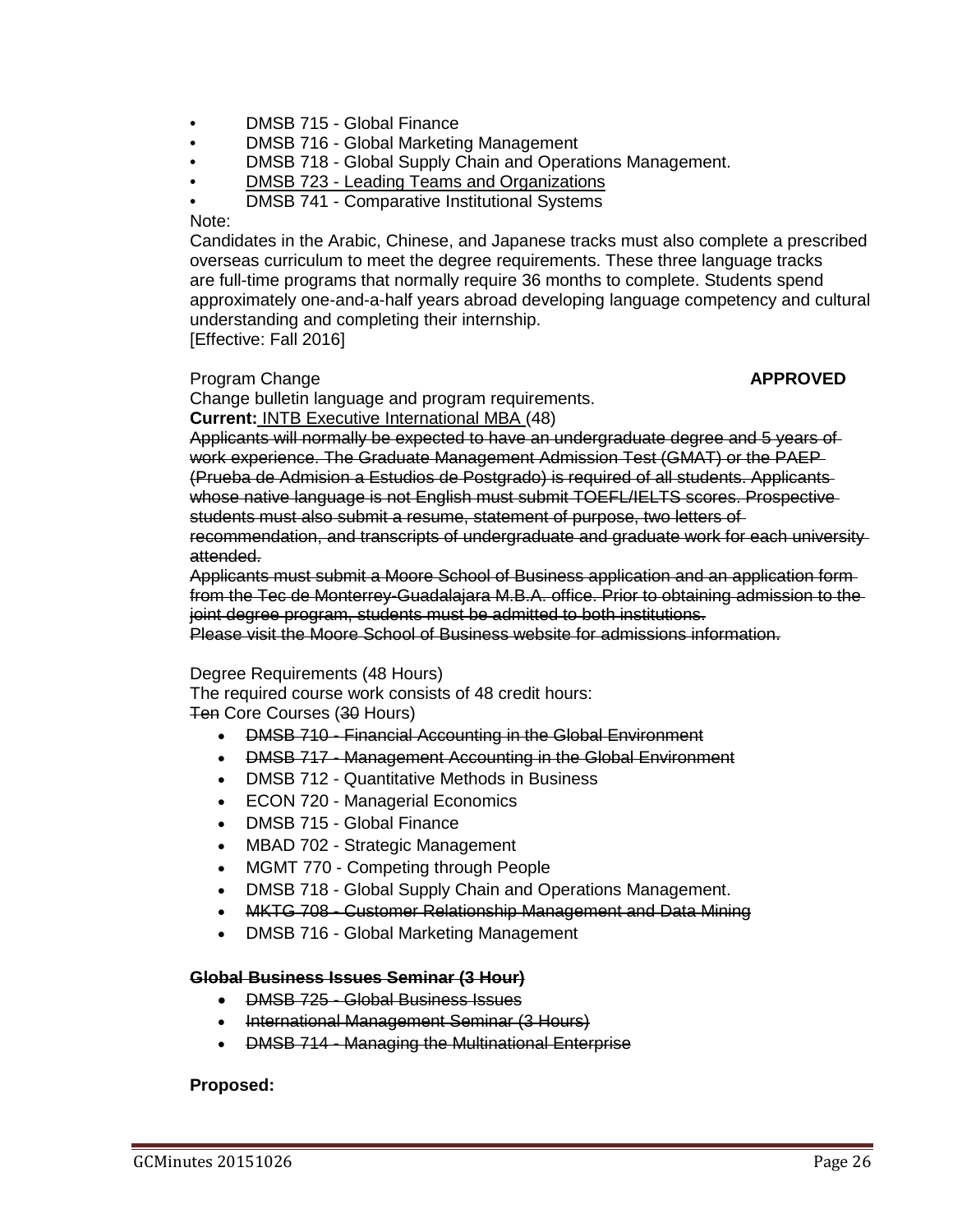# **Admission**

Requirements for admission to the program conform to the general regulations of The Graduate School and the accreditation standards of the Association to Advance Collegiate Schools of Business. Admission decisions are based on a review of standardized test score performance, professional experience, previous scholastic performance, professional recommendations, a clear statement of purpose and, in some cases, a personal interview. The GMAT/GRE requirement may be waived for applicants with advanced degrees and/or significant and progressive professional experience. Applicants will normally be expected to have an undergraduate degree and 5 years of work experience.

Applicants whose native language is not English are required to submit a satisfactory score on the TOEFL, the IELTS Intl. Academic Course Type 2 exam, TOEIC, or the PTE Academic. This requirement may be waived if the applicant has graduated from a degree program taught in English.

Degree Requirements (48 Hours)

The required course work consists of 48 credit hours: Nine Core Courses (27 Hours)

- ECON 720 Managerial Economics
- DMSB 712 Quantitative Methods in Business
- DMSB 714 Managing the Multinational Enterprise
- DMSB 715 Global Finance
- DMSB 716 Global Marketing Management
- DMSB 718 Global Supply Chain and Operations Management.
- DMSB 725 Global Business Issues
- MBAD 702 Strategic Management
- MGMT 770 Competing through People

#### **Three Core Specialization Courses (9 Hours)**

#### At least one of the following:

- DMSB 710 Financial Accounting in the Global Environment
- DMSB 717 Management Accounting in the Global Environment

#### At least one of the following:

- MKTG 708 Customer Relationship Management and Data Mining
- MGSC 777 Advance Quantitative Methods in Business
- MGSC 891 Data Resource Management
- MKTG 717 Marketing Spreadsheet Modeling
- BADM 790 Special Topics in Business

[Effective: Fall 2016]

Program Change/New Academic Certificate **APPROVED** INTB Academic Certificate Global Strategy (12) The Global Strategy Certificate Program is a unique educational opportunity for those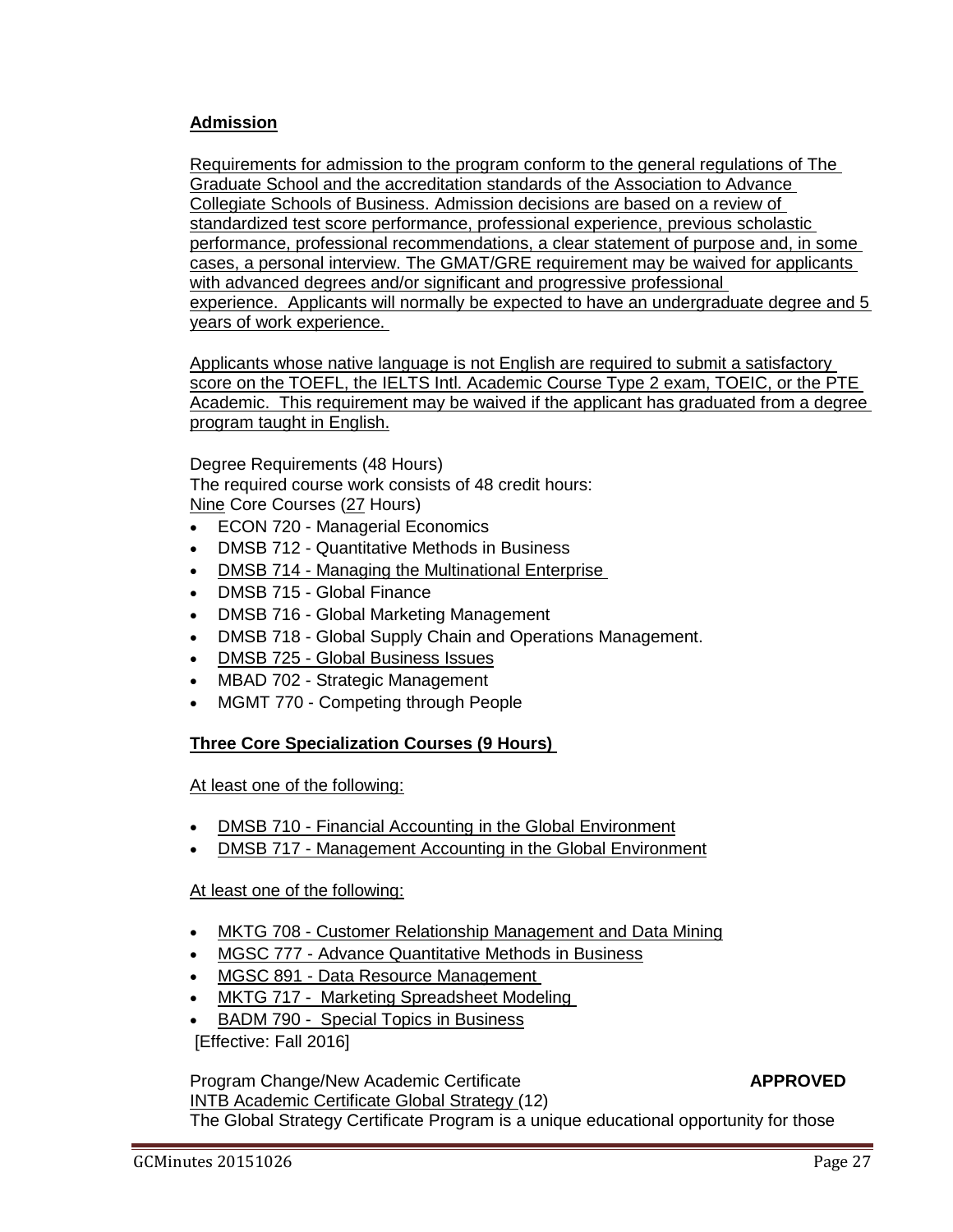interested in global management careers in business, financial, or non-profit organizations. It provides specialized content knowledge in global strategy and related areas and facilitates further development of essential skills such as critical thinking, problem solving, and contextual intelligence. Specifically, participants will learn how to utilize global opportunities for growth, assess risks and benefits of different investment and locational choices, and manage effectively their activities across borders. They will develop valuable insights and practical skills for assessing and understanding the economic, institutional, and cultural differences across markets and for creating competitive global organizations in the new world economy. [Effective: Fall 2016]

Program Change/New Academic Certificate

INTB Academic Certificate International Finance (12) **APPROVED**

The International Finance Certificate is a unique opportunity for those with interests or careers in finance and related fields to gain specialized knowledge and skills in international finance and investments. The certificate offers courses that analyze the international financial environment and the multinational corporation, financial management of multinational corporations, international investments and portfolio management, and international corporate governance. [Effective: Fall 2016]

### 13. **Report of the Grievances, Appeals and Petitions Committee** (Nancy Brown)

Dr. Brown initiated a closed session discussion.

When open session resumed, Dr. Brown stated that the committee's recommendation is to deny the petition. Graduate Council voted unanimously to support the committee's recommendation.

#### 14. **Other Committee Reports**

No report.

#### 15**. Old Business**

No report.

#### 16. **New Business**

Dr. Drucilla Barker mentioned that she has issue to present regarding Women Studies but will confer with Dr. Mitchell first and present the issue at the November 23 meeting.

#### 17. **Good of the Order**

Dr. Mitchell reminded Council members and guests to sign the attendance roster.

#### 18. **Adjournment**

The meeting was adjourned at 3:08 P.M.